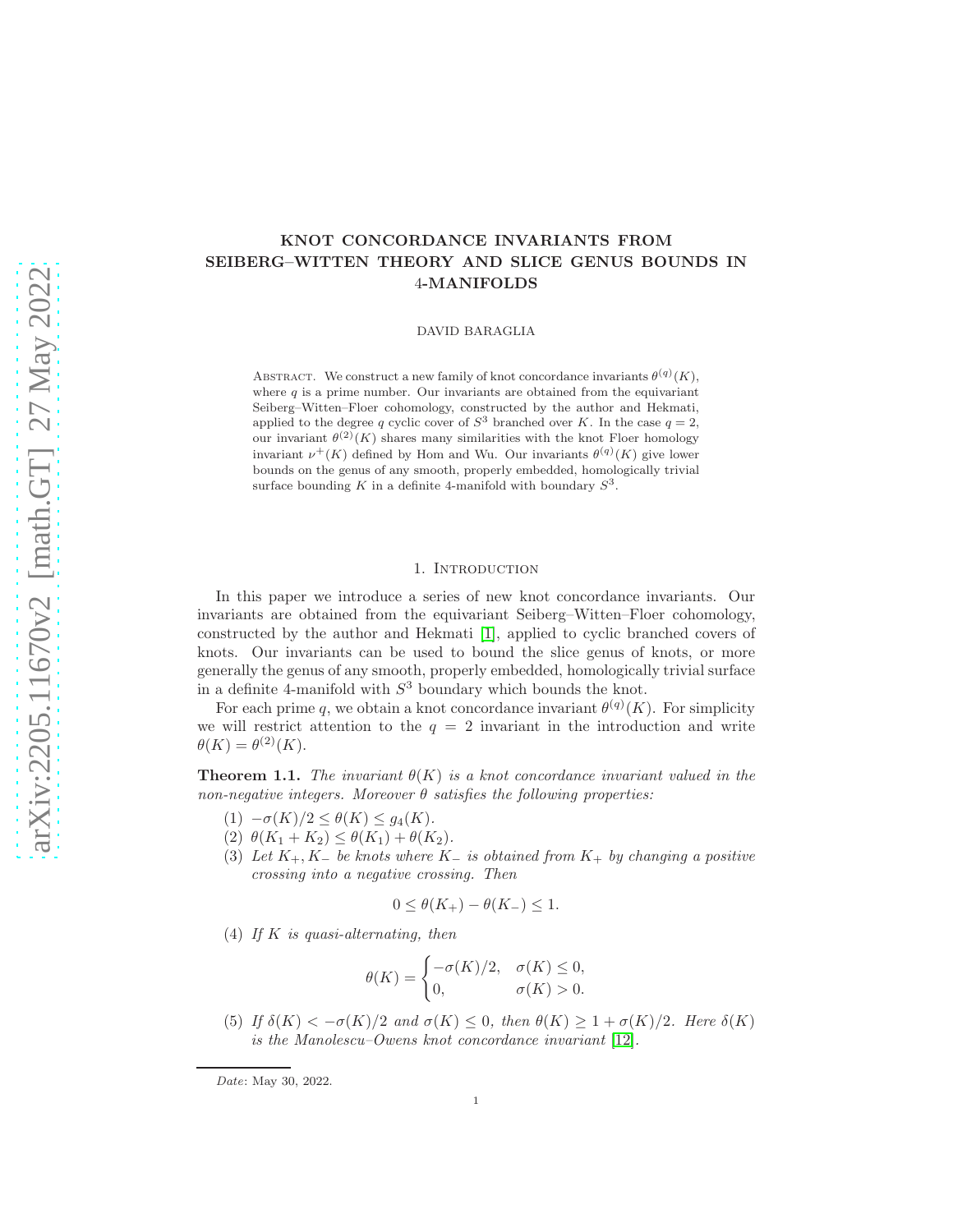Note that property (1) above means that the slice genus bound  $g_4(K) \geq \theta(K)$ can be thought of as a refinement of the bound  $g_4(K) \geq -\sigma(K)/2$ . A similar situation occurs for the Ozsváth–Szabó tau-invariant  $\tau(K)$ , namely there exists a non-negative, integer-valued concordance invariant  $\nu^+(K)$  which refines the slice genus bound  $g_4(K) \geq \tau(K)$  in the sense that  $\tau(K) \leq \nu^+(K) \leq g_4(K)$  [\[7\]](#page-23-2). There are multiple similarities between  $\theta$  and  $\nu^+$ . From [\[7\]](#page-23-2) and [\[2\]](#page-23-3), we have that  $\nu^+(K)$ satisfies properties (2)-(5) of Theorem [1.1.](#page-0-0) Another similarity is that  $\nu^+(K)$  arises as the smallest j such that  $V_i(K) = 0$ , where  $V_i(K)$  is a sequence of decreasing knot concordance invariants originally defined in [\[15\]](#page-23-4) (in a different notation), while  $\theta(K)$ is similarly defined as the smallest  $j$  for which a certain sequence of concordance invariants vanish.

For prime knots with 9 or fewer crossings we have found that in all but one case we have  $\theta(K) = \nu^+(K)$  and  $\theta(-K) = \nu^+(-K)$ . The exception is the knot  $K = 9_{42}$ which has  $\theta(K) = \nu^+(K) = 0$ , but  $\theta(-K) = 1$  and  $\nu^+(-K) = 0$ . It is interesting to note that  $9_{42}$  is the only prime knot with 9 or fewer crossings which is neither quasialternating nor quasipositive (or the mirror of a quasipositive knot).

The invariant  $\theta(K)$  sometimes gives a better slice genus bound than can be obtained from the  $\tau, \nu^+$  or s invariants, or from the Levine–Tristram signature function.

**Example 1.2.** Let  $K = -9_{42} \# Wh(T_{2,2a+1})$ , where  $Wh(T_{2,2a+1})$  is the untwisted Whitehead double of the torus knot  $T_{2,2a+1}$  with positive clasp and  $a \geq 1$ . Then  $\tau(K) = 1$ ,  $s(K)/2 = 1$ , where s is the Rasmussen s-invariant and  $|\sigma_K(\omega)/2| \leq 1$ for all  $\omega$ , where  $\sigma_K(\omega)$  is the Levine–Tristram signature function. We also have  $\nu^+(K) \leq 1$  and  $\nu^+(-K) = 0$ . Thus all these invariants give a slice genus bound  $g_4(K) \geq 1$ . However we will see that  $\theta(K) = 2$ , giving the better bound  $g_4(K) \geq 2$ . In fact, since  $9_{42}$  and  $Wh(T_{2,2a+1})$  both have slice genus 1 and unknotting number 1 we get that  $g_4(K) = u(K) = 2$ .

While it is not always easy to compute  $\theta(K)$ , we can obtain a lower bound for it in some circumstances. For instance, we have the following:

**Theorem 1.3.** Let  $\Sigma_2(K)$  denote the double cover of  $S^3$  branched over K and let  $\mathfrak{s}_0$  denote the unique spin<sup>c</sup>-structure which arises from a spin structure. Let  $\ell(K)$ denote the lowest i for which  $HF_i^+(\Sigma_2(K), \mathfrak{s}_0)$  is non-zero (where  $HF^+$  is taken with coefficients in  $\mathbb{F} = \mathbb{Z}/2\mathbb{Z}$ ). Then

$$
\theta(K) \ge \ell(-K) - \frac{3\sigma(K)}{4}.
$$

In particular this implies the following bound on the slice genus

$$
g_4(K) \ge \ell(-K) - \frac{3\sigma(K)}{4}.
$$

Conversely, if the value of  $g_4(K)$  is known then we can use this result to give an upper bound for  $\ell(-K)$ :

$$
\ell(-K) \le g_4(K) + \frac{3\sigma(K)}{4}.
$$

The invariant  $\theta(K)$  is not only a lower bound for the slice genus  $g_4(K)$ , but also for the genus of any null-homologous surface bounding  $K$  in a negative definite 4-manifold: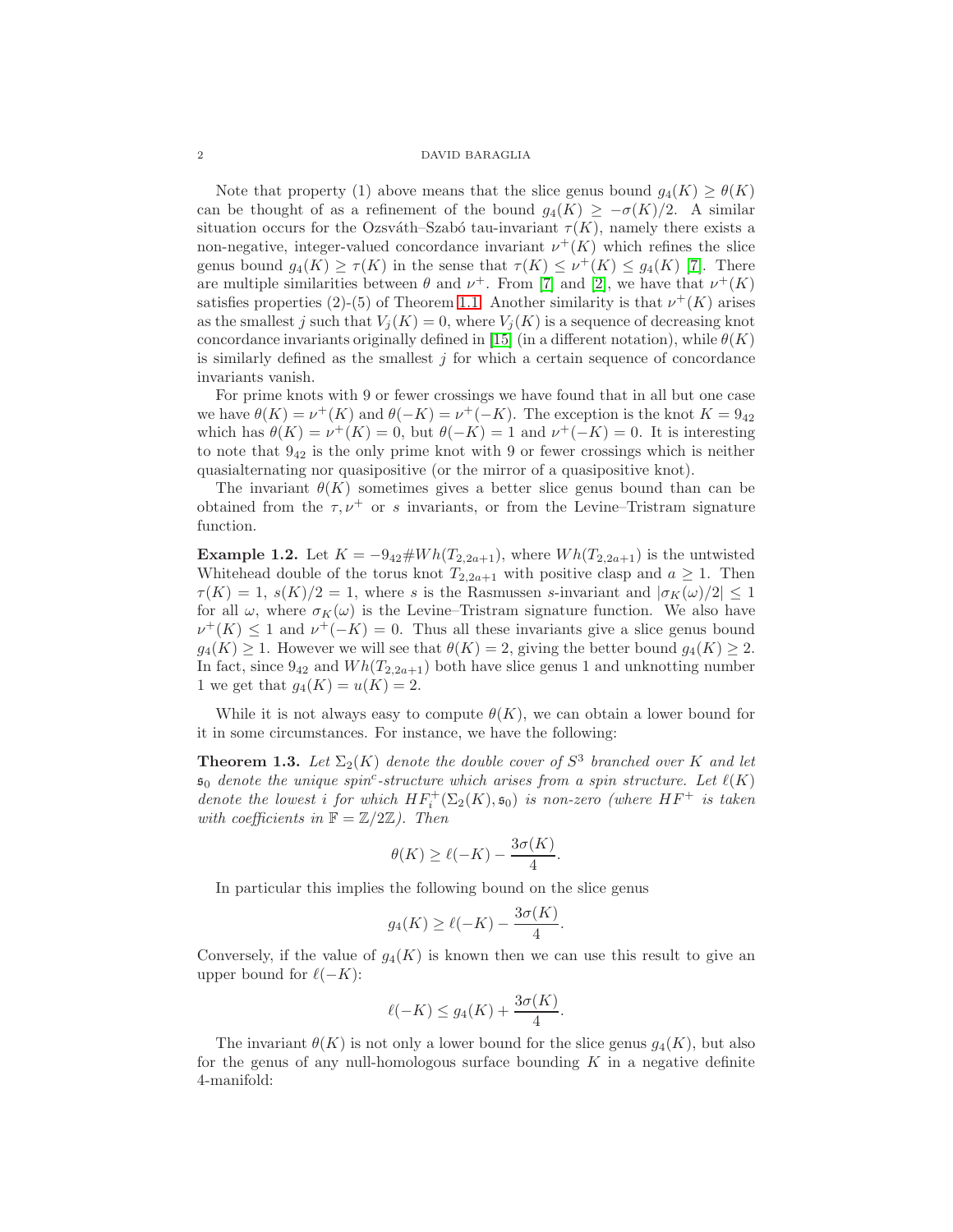<span id="page-2-0"></span>**Theorem 1.4.** Let  $X$  be a smooth, compact, oriented 4-manifold with boundary  $S^3$  and with negative definite intersection form. Suppose also that  $H_1(X;\mathbb{Z})=0$ . Let  $K \subset S^3$  be a knot. Then for any, smooth, oriented, properly embedded, nullhomologous surface  $\Sigma \subset X$  bounding K, we have

$$
g(\Sigma) \ge \theta(K),
$$

where  $g(\Sigma)$  is the genus of  $\Sigma$ .

For a 4-manifold X with boundary  $S^3$ , a knot  $K \subset S^3$  is said to be H-slice in X if K bounds a smooth, oriented, properly embedded, null-homologous disc  $\Sigma \subset X$ . More generally, we define the  $H$ -slice genus of  $K$  in X to be the minimum genus of such a null-homologous surface  $\Sigma \subset X$  bounding K and we denote it by  $g_H(K, X)$ . Thus Theorem [1.4](#page-2-0) says that  $\theta$  provides a lower bound for the H-slice genus of any knot in a negative definite 4-manifold X with boundary  $S^3$  and with  $H_1(X;\mathbb{Z})=0$ .

Similar bounds on the  $H$ -slice genus of  $K$  in negative definite manifolds have been obtained by different methods. From [\[14\]](#page-23-5), we have that  $g_H(K, X) \geq \tau(K)$ , where  $\tau$  is the Ozsváth–Szabó  $\tau$ -invariant. In the special case that  $X = \#^t \mathbb{CP}^2 \setminus B^4$ , there is a similar inequality  $g_H(K, X) \geq s(K)/2$  [\[11\]](#page-23-6), where s is the Rasmussen sinvariant [\[16\]](#page-23-7). Yet another bound is given by the Levine–Tristram signature [\[3\]](#page-23-8), which in the case of a negative defininte 4-manifold with  $H_1(X; \mathbb{Z}) = 0$  gives

$$
g_H(K, X) \ge -\sigma_K(\omega)/2
$$

for all  $\omega \in S_!^1$ . Here  $\sigma_K(\omega)$  is the Levine–Tristram signature of K and  $S_!^1$  is the set of unit complex numbers that are not zeros of any integral coefficient Laurent polynomial p with  $p(1) = 1$ . Note that  $S_1^1$  contains all roots of unity of prime power order. In particular, since the signature of K is given by  $\sigma(K) = \sigma_K(-1)$ , we have  $g_H(K, X) \geq -\sigma(K)/2.$ 

We have examples where the genus bound given by  $\theta(K)$  is better than that given by  $\tau$ , s or  $\sigma_K(\omega)$ . Indeed the knots  $K = -9_{42} \# Wh(T_{2,2a+1})$  are an example of this. In fact, since these knots satisfy  $\theta(K) = 2 = q_4(K)$ , we see that the minimal genus of any null-homologous, properly embedded surface bounding  $K$  in any negative definite 4-manifold with zero integral first homology is exactly 2.

1.1. Structure of the paper. In Section [2](#page-2-1) we collect various results concerning branched covers and spin<sup>c</sup>-structures that will needed for the main results. In Section [3](#page-9-0) we recall briefly the details of the equivariant Seiberg–Witten–Floer cohomology groups needed for this paper. In Section [4](#page-11-0) we define the concordance invariants  $\theta^{(q)}$  and prove various properties of them. In Section [5](#page-18-0) we give some examples of computations of the invariant  $\theta$ . Finally in Section [6](#page-20-0) we prove the slice genus bounds for surfaces in definite 4-manifolds bounding a knot K.

<span id="page-2-1"></span>1.2. Acknowledgements. We thank Pedram Hekmati and Hokuto Konno for comments on a draft of this paper.

## 2. BRANCHED COVERS AND SPIN<sup>c</sup>-STRUCTURES

In this section  $q$  is allowed to be a prime power. In later sections we will require q to be prime. Let  $K \subset S^3$  be a knot in  $S^3$ . We denote by  $Y = \Sigma_q(K)$  the degree q cyclic cover of  $S^3$  branched over K. Since q is a prime power it follows that Y is a rational homology 3-sphere [\[10,](#page-23-9) Corollary 3.2]. Let  $\pi: Y \to S^3$  denote the covering map and let  $\sigma: Y \to Y$  denote the generator of the natural  $\mathbb{Z}_q$ -action. From [\[8,](#page-23-10)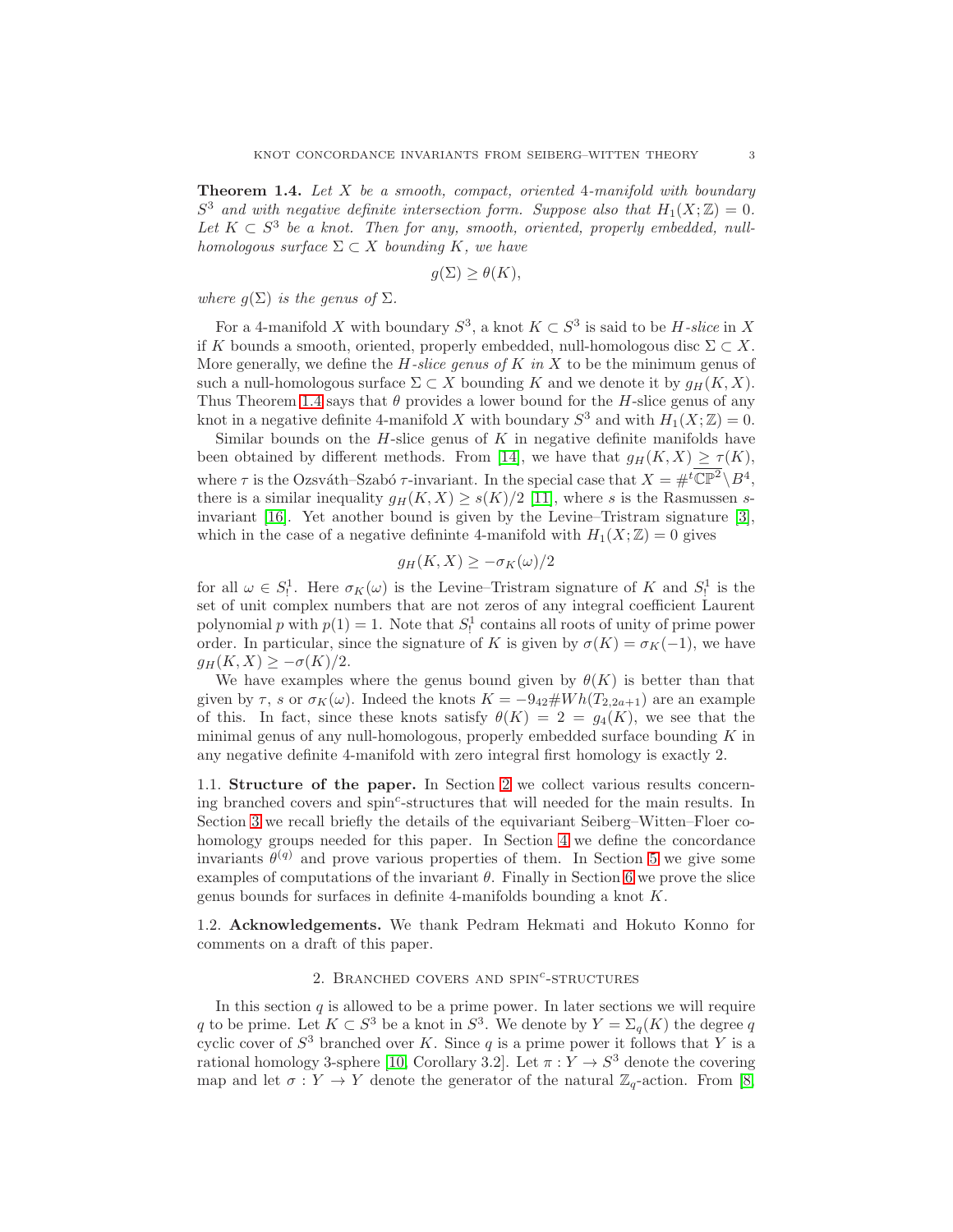Corollary 2.2, we have that any spin<sup>c</sup>-structure on  $Y \setminus \pi^{-1}(K)$  uniquely extends to Y. Now since  $H^2(S^3 \setminus K; \mathbb{Z}) = 0$ , there is a unique spin<sup>c</sup>-structure on  $S^3 \setminus K$ . The pullback of this spin<sup>c</sup>-structure under  $\pi$  extends uniquely to a spin<sup>c</sup>-structure on Y. Following [\[8\]](#page-23-10), we denote this spin<sup>c</sup>-structure by  $\mathfrak{s}_0 = \mathfrak{s}_0(K, q)$  and we call  $\mathfrak{s}_0$ the distinguished spin<sup>c</sup>-structure on Y. We note here that  $\mathfrak{s}_0$  is  $\sigma$ -invariant. To see this first note that the restriction of  $\mathfrak{s}_0$  to  $Y \setminus \pi^{-1}(K)$  is  $\sigma$ -invariant because it is a pullback from  $S^3 \setminus K$ . Then since spin<sup>c</sup>-structures extend uniquely over  $\pi^{-1}(K)$ , we get that  $\mathfrak{s}_0$  is  $\sigma$ -invariant.

Now we consider branched covers of 4-manifolds with boundary. We will be concerned specifically with the case that  $X$  is a compact, oriented, smooth 4-manifold whose boundary is either  $S^3$  or two copies of  $S^3$ . In the latter case, we view one copy of  $S<sup>3</sup>$  as an ingoing boundary and the other as an outgoing boundary so that X is a cobordism from  $S^3$  to  $S^3$ . Suppose  $\Sigma \subset X$  is a smooth, connected, oriented, properly embedded surface which meets the outgoing boundary in a knot  $K_1$  and meets the ingoing boundary (if there is one) in a knot  $K_0$ .

We assume that  $H_1(X;\mathbb{Z})=0$ . Then  $H_2(X,\partial X;\mathbb{Z})\cong H^2(X;\mathbb{Z})$  is torsion-free.

<span id="page-3-0"></span>**Lemma 2.1.** Suppose that  $H_1(X;\mathbb{Z}) = 0$ . If  $[\Sigma] \in H_2(X, \partial X; \mathbb{Z})$  is trivial, then  $H_1(X \setminus \Sigma;\mathbb{Z}) \cong \mathbb{Z}$ . If  $[\Sigma] \in H_2(X,\partial X;\mathbb{Z})$  is k times a primitive element, where  $k \geq 1$ , then  $H_2(X \setminus \Sigma;\mathbb{Z}) \cong \mathbb{Z}/k\mathbb{Z}$ . In either case  $H_2(X \setminus \Sigma;\mathbb{Z})$  is generated by a meridian around  $\Sigma$ .

*Proof.* From the long exact sequence of the pair  $(X, X \setminus \Sigma)$  we obtain an exact sequence

$$
H_2(X;\mathbb{Z}) \to H_2(X,X \setminus \Sigma;\mathbb{Z}) \xrightarrow{\partial} H_1(X \setminus \Sigma;\mathbb{Z}) \to H_1(X;\mathbb{Z}) = 0.
$$

Let N be a tubular neighbourhood of  $\Sigma$ , which we identify with the open unit disc bundle in the normal bundle of  $\Sigma$ . By excision and the Thom isomorphism,  $H_2(X, X \setminus \Sigma; \mathbb{Z}) \cong H_2(N, N \setminus \Sigma; \mathbb{Z}) \cong \mathbb{Z}[D]$ , where D denotes the unit disc in a fibre of the normal bundle. The boundary of  $[D]$  is a meridian, so we see that  $H_1(X \setminus \Sigma;\mathbb{Z})$  is generated by a meridian. It remains to determine the image of the map  $H_2(X;\mathbb{Z}) \to H_2(X,X \setminus \Sigma;\mathbb{Z})$ . Any class  $u \in H_2(X;\mathbb{Z})$  can be represented by a compact oriented embedded surface S in the interior of X, meeting  $\Sigma$ transversally. The image of  $u = [S]$  in  $H_2(X, X \setminus \Sigma; \mathbb{Z})$  under the excision isomorphism is easily seen to be  $\langle u, [\Sigma] \rangle [D]$ , where  $\langle u, [\Sigma] \rangle$  denotes the intersection pairing between  $H_2(X;\mathbb{Z})$  and  $H_2(X,\partial X;\mathbb{Z})$ . This is a dual pairing, hence the image of  $H_2(X;\mathbb{Z}) \to H_2(X,X \setminus \Sigma;\mathbb{Z})$  is exactly  $k[D]$  if  $[\Sigma]$  is k times a primitive element and is zero is  $[\Sigma] = 0$ .

Assume that  $H_1(X;\mathbb{Z}) = 0$  and that  $[\Sigma]$  is divisible by q. By Lemma [2.1,](#page-3-0) it follows that there is a unique homomorphism  $H_1(X \setminus \Sigma; \mathbb{Z}) \to \mathbb{Z}_q$  sending the meridian to 1 (mod  $q$ ). Hence there is a uniquely determined cyclic branched cover  $\pi: W \to X$  of degree q and with branching set  $\Sigma$ . We let  $\sigma: W \to W$  denote the generator of the natural  $\mathbb{Z}_q$ -action. If  $\partial X = S^3$  and  $\Sigma$  meets  $\partial S^3$  in the knot  $K_1$ , then  $\partial W = \Sigma_q(K_1)$  and the  $\mathbb{Z}_q$ -action on W extends the  $\mathbb{Z}_q$ -action on  $\Sigma_q(K_1)$ . If  $\partial X = S^3 \cup S^3$  and  $\Sigma$  meets the ingoing and outgoing boundaries in  $K_0$  and  $K_1$ , then W is a  $\mathbb{Z}_q$ -equivariant cobordism from  $\Sigma_q(K_0)$  to  $\Sigma_q(K_1)$ .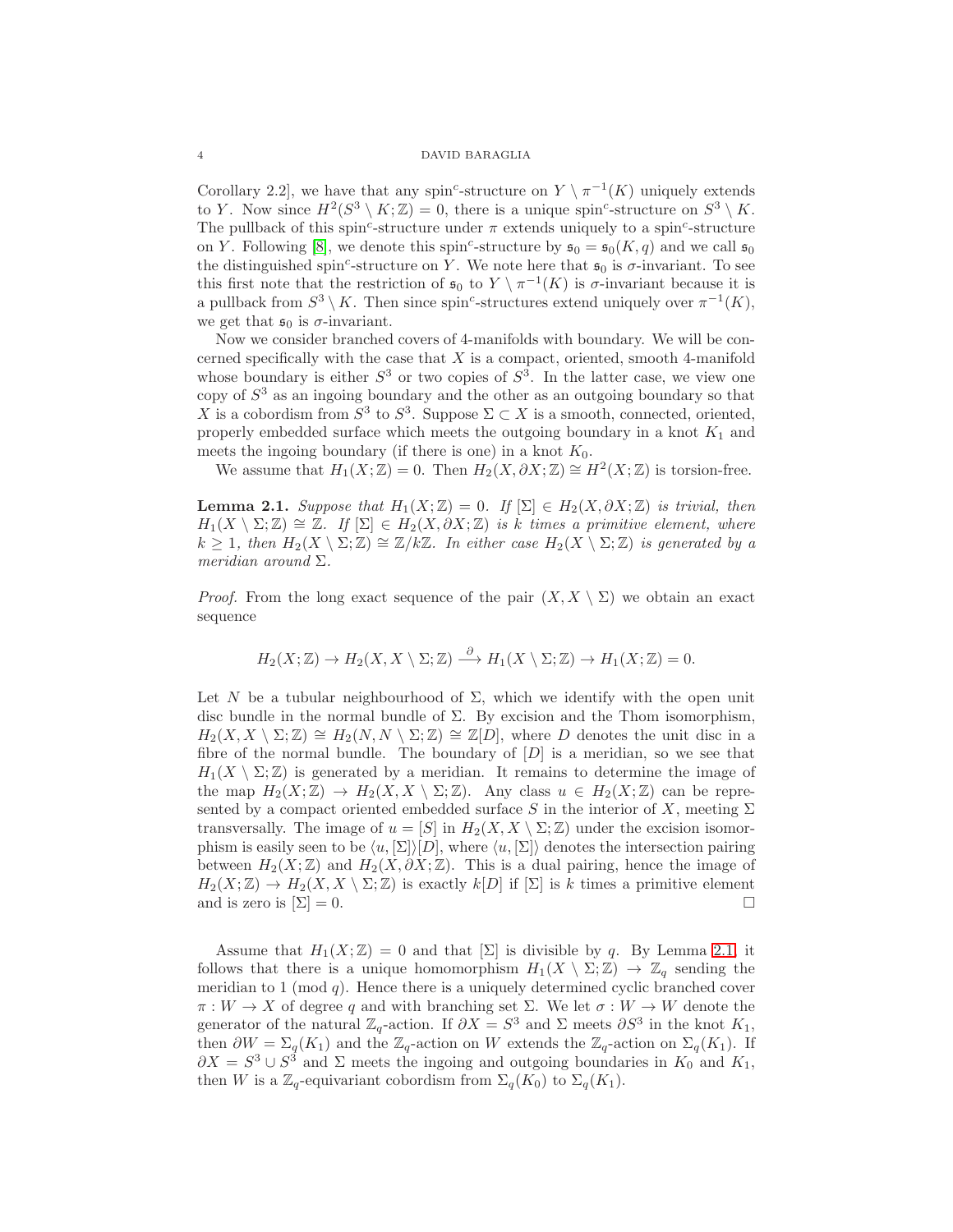Given a knot K, let  $\sigma_K(\omega)$  denote the Levine–Tristram signature of K and define

$$
\sigma^{(q)}(K) = \sum_{j=1}^{q-1} \sigma_K(e^{2\pi i j/q}).
$$

Suppose that  $\Sigma \subset D^4$  is a smooth, oriented, properly embedded surface bounding K and let  $W \to D^4$  be the q-fold cyclic branched cover of  $D^4$  branched over  $\Sigma$ . Then the signature of W equals  $\sigma^{(q)}(K)$  [\[9\]](#page-23-11). We note here that when q is odd,  $\sigma^{(q)}(K)$  is divisible by 4 because of the symmetry  $\sigma_K(\omega) = \sigma_K(\omega^{-1})$  of the Levine–Tristram signature.

<span id="page-4-0"></span>**Lemma 2.2.** Let X be a compact, oriented, smooth 4-manifold with  $H_1(X;\mathbb{Z}) = 0$ and whose boundary is either  $S^3$  or two copies of  $S^3$ . Let  $\Sigma \subset X$  be a smooth, connected, oriented, properly embedded surface of genus g which meets the outgoing boundary in a knot  $K_1$  and meets the ingoing boundary (if there is one) in a knot  $K_0$ . Suppose that  $[\Sigma] \in H_2(X, \partial X; \mathbb{Z})$  is a multiple of a prime power q. Let  $\pi : W \to X$ be the degree q cyclic cover of X branched over  $\Sigma$ . Then  $b_1(W) = 0$ . If  $\partial X = S^3$ , then

$$
b_2(W) = qb_2(X) + (q - 1)(2g),
$$
  
\n
$$
\sigma(W) = q\sigma(X) - \frac{(q^2 - 1)}{3q} [\Sigma]^2 + \sigma^{(q)}(K_1),
$$
  
\n
$$
b_+(W) = qb_+(X) + (q - 1)g - \frac{(q^2 - 1)}{6q} [\Sigma]^2 + \frac{\sigma^{(q)}(K_1)}{2},
$$
  
\n
$$
b_-(W) = qb_-(X) + (q - 1)g + \frac{(q^2 - 1)}{6q} [\Sigma]^2 - \frac{\sigma^{(q)}(K_1)}{2}.
$$

and if  $\partial X$  is two copies of  $S^3$ , then

$$
b_2(W) = qb_2(X) + (q - 1)(2g),
$$
  
\n
$$
\sigma(W) = q\sigma(X) - \frac{(q^2 - 1)}{3q}[\Sigma]^2 + \sigma^{(q)}(K_1) - \sigma^{(q)}(K_0),
$$
  
\n
$$
b_+(W) = qb_+(X) + (q - 1)g - \frac{(q^2 - 1)}{6q}[\Sigma]^2 + \frac{\sigma^{(q)}(K_1)}{2} - \frac{\sigma^{(q)}(K_0)}{2}
$$
  
\n
$$
b_-(W) = qb_-(X) + (q - 1)g + \frac{(q^2 - 1)}{6q}[\Sigma]^2 - \frac{\sigma^{(q)}(K_1)}{2} + \frac{\sigma^{(q)}(K_0)}{2}
$$

*Proof.* We give the proofs in the case that  $\partial X = S^3$ . The case that  $\partial X$  has two components is similar.

Choose a surface  $\Sigma_1 \subset D^4$  bounding  $K_1$ . Let X' be the closed 4-manifold  $X' = X \cup_{S^3} \overline{D^4}$ , and let  $\Sigma' \subset X'$  be the closed embedded surface given by  $\Sigma' =$  $\Sigma \cup_{K_1} \overline{\Sigma_1}$ . Let  $W_1 \to D^4$  be the degree q cyclic covering of  $D^4$  branched over  $\Sigma_1$ . Recall that  $\sigma(W_1)$  is given by  $\sigma^{(q)}(K_1)$ . Let  $\pi : W' \to X'$  be the degree q cyclic cover of X' branched over  $\Sigma'$ . Thus  $W' = W \cup_Y \overline{W_1}$ , where  $Y = \Sigma_q(K_1)$ . Since  $Y$  is a rational homology 3-sphere, the Mayer–Vietoris sequence implies that  $H_1(W; \mathbb{Q}) \to H_1(W'; \mathbb{Q})$  is injective. But  $b_1(W') = 0$  by [\[17\]](#page-24-0), hence  $b_1(W) = 0$  as well.

,

.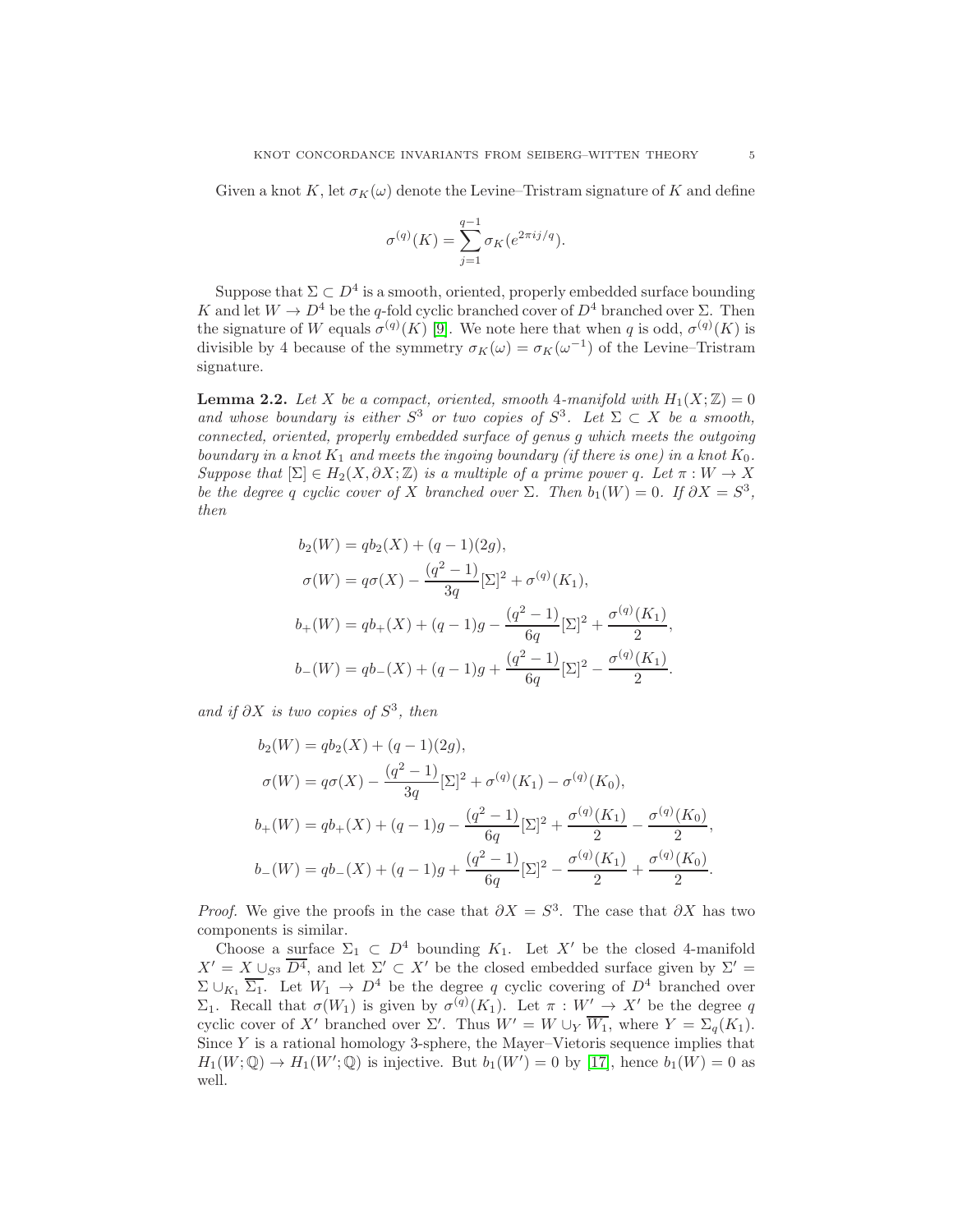Next we compute the second Betti number of W. Since  $\pi : W \to X$  is a degree q covering branched over  $\Sigma$ , we clearly have

$$
\chi(W) = q\chi(X) - (q-1)\chi(\Sigma).
$$

But since  $b_1(X) = b_1(W) = 0$  and  $\chi(\Sigma) = 1 - 2g$ , we get

$$
b_2(W) = qb_2(X) + (q-1)(2g).
$$

Now consider the signature of W. Novikov additivity gives  $\sigma(W') = \sigma(W)$  –  $\sigma(W_1) = \sigma(W) - \sigma^{(q)}(K_1)$ . On the other hand the G-signature theorem for  $G = \mathbb{Z}_q$ acting on  $W'$  gives

$$
\sigma(X) = \sigma(X') = \frac{\sigma(W')}{q} + \frac{q^2 - 1}{3q} [\widetilde{\Sigma'}]^2
$$

where  $\overline{\Sigma'}$  is the preimage of  $\Sigma'$  under  $\pi : W' \to X'$ . The degree of the normal bundle of  $\Sigma'$  in X' is q times the degree of the normal bundle of  $\Sigma'$  in W', so  $[\Sigma']^2 = [\Sigma']^2 / q = [\Sigma]^2 / q$  and so

$$
\sigma(W') = q\sigma(X) - \frac{(q^2 - 1)}{3q}[\Sigma]^2.
$$

Thus

$$
\sigma(W) = q\sigma(X) - \frac{(q^2 - 1)}{3q} [\Sigma]^2 + \sigma^{(q)}(K_1).
$$

Using  $b_{\pm}(W) = (b_2(W) \pm \sigma(W))/2$ , we get

$$
b_{+}(W) = qb_{+}(X) + (q-1)g - \frac{(q^{2}-1)}{6q}[\Sigma]^{2} + \frac{\sigma^{(q)}(K_{1})}{2}
$$

and

$$
b_{-}(W) = qb_{-}(X) + (q-1)g + \frac{(q^{2}-1)}{6q}[\Sigma]^{2} - \frac{\sigma^{(q)}(K_{1})}{2}.
$$

 $\Box$ 

Next we turn our attention to spin<sup>c</sup>-structures on W. Let X and  $\pi : W \to X$  be as in Lemma [2.2.](#page-4-0)

<span id="page-5-0"></span>**Proposition 2.3.** For any spin<sup>c</sup>-structure  $\mathfrak{s}_X$  on X, there exists a  $\sigma$ -invariant spin<sup>c</sup>-structure  $\mathfrak s$  on W such that the restriction of  $\mathfrak s$  to  $W \setminus \pi^{-1}(\Sigma)$  is the pullback of  $\mathfrak{s}_X$  restricted to  $X \setminus \Sigma$ . Moreover, the restriction of  $\mathfrak{s}$  to any boundary component  $\Sigma_q(K_i)$  of W coincides with the distinguished spin<sup>c</sup>-structure  $\mathfrak{s}_0$ .

*Proof.* We will construct  $s$  as an equivariant spin<sup>c</sup>-structure, by which we mean that we will construct the corresponding spinor bundles and equip them with a  $\mathbb{Z}_q$ -action lifting σ. Let  $\widetilde{\Sigma} = \pi^{-1}(\Sigma)$  be the fixed point set of σ. Let  $S_X^{\pm} \to X$ denote the spinor bundles on X corresponding to the spin<sup>c</sup>-structure  $\mathfrak{s}_X$ . Let  $S_0^{\pm}$ denote the restriction of  $S_X^{\pm}$  to  $X \setminus \Sigma$  and let  $\widetilde{S_0}^{\pm}$  denote the pullbacks of  $S_0^{\pm}$  to  $W \setminus \widetilde{\Sigma}$  under  $\pi$ . Since  $\pi : W \setminus \widetilde{\Sigma} \to X \setminus \Sigma$  is an unbranched cover,  $\widetilde{S_0}^{\pm}$  define a spin<sup>c</sup>-structure  $\mathfrak{s}'$  on  $W \setminus \widetilde{\Sigma}$ . Furthermore, since  $\widetilde{S_0}^{\pm}$  are obtained by pullback, they carry a natural action of  $\mathbb{Z}_q$  which makes  $\mathfrak{s}'$  into an equivariant spin<sup>c</sup>-structure.

We will show that  $\mathfrak{s}'$  extends equivariantly over  $\widetilde{\Sigma}$ . Choose a  $\sigma$ -invariant tubular neighbourhood  $\widetilde{N}$  of  $\widetilde{\Sigma}$ , which we may identify with the normal bundle of  $\widetilde{\Sigma}$ . Let  $N = \pi(N)$  be the image of N under  $\pi$ . Then N is a tubular neighbourhood of  $\Sigma$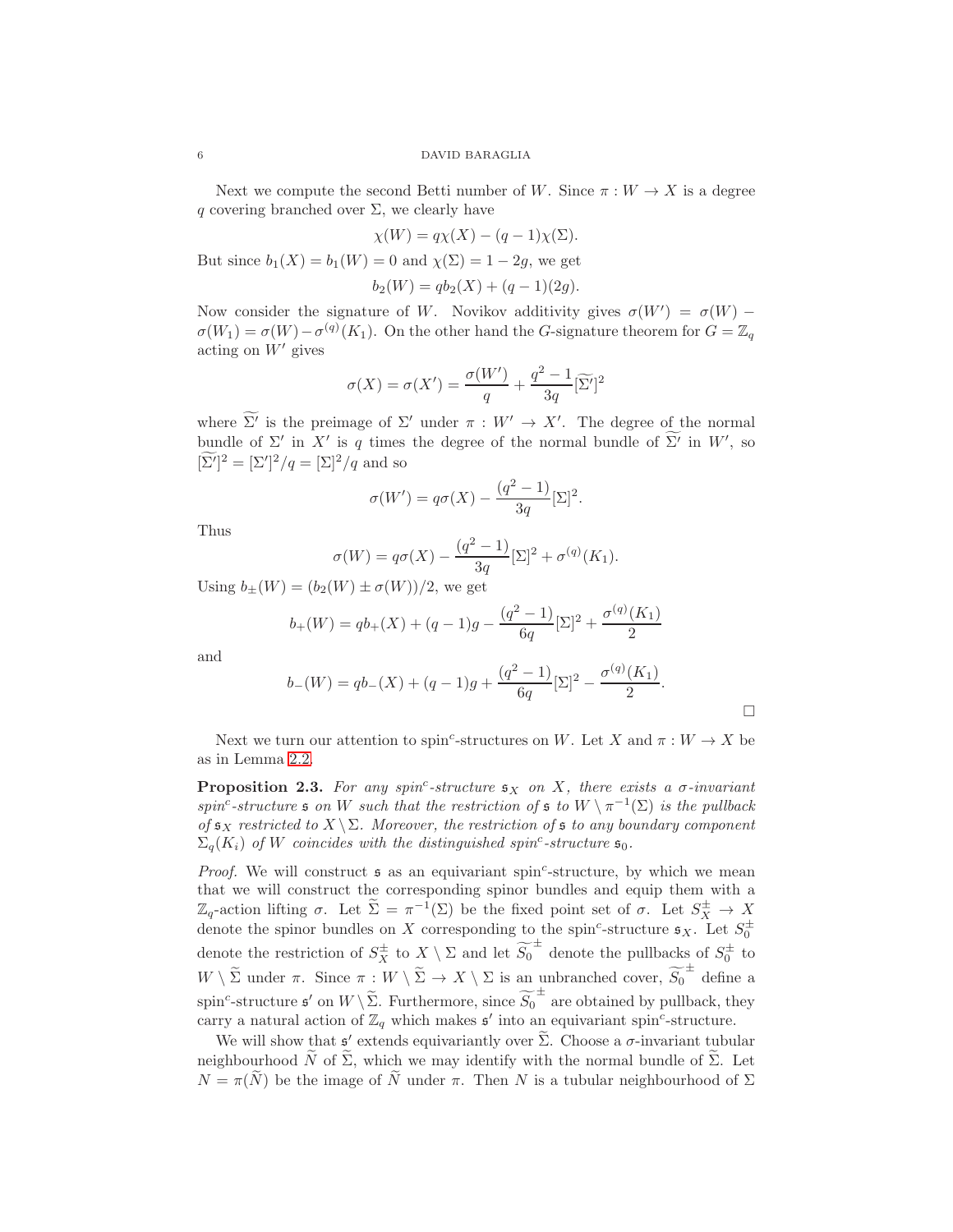which can be identified with the normal bundle of  $\Sigma$ . Then we have an unbranched covering  $N \setminus \Sigma \to N \setminus \Sigma$ .

Choose a  $\sigma$ -invariant metric g on W. Then we obtain a  $\sigma$ -equivariant isomorphism  $T(N) \cong T \Sigma \oplus N$ . This is a direct sum of  $\sigma$ -equivariant complex line bundles, so has a  $\sigma$ -equivariant complex structure. Associated to this complex structure is  $\sigma$ -equivariant spin<sup>c</sup>-structure which we denote by  $\mathfrak{s}_{\widetilde{N}}$ . If we can show that the restriction of  $\mathfrak{s}_{\widetilde{N}}$  to  $\widetilde{N} \setminus \widetilde{\Sigma}$  is equivariantly isomorphic to the restriction of  $\mathfrak{s}'$  to  $\widetilde{N} \setminus \widetilde{\Sigma}$ , then it follows that  $\mathfrak{s}'$  extends equivariantly over  $\widetilde{\Sigma}$ , since we can glue  $\mathfrak{s}'$  and  $\mathfrak{s}_{\widetilde{N}}$ together over  $\widetilde{N} \setminus \widetilde{\Sigma}$  using this isomorphism.

Now since  $\sigma$  acts freely on  $N \setminus \Sigma$  with quotient space  $N \setminus \Sigma$ , we have that any equivariant spin<sup>c</sup>-structure on  $\widetilde{N} \setminus \widetilde{\Sigma}$  descends to a spin<sup>c</sup>-structure on  $N \setminus \Sigma$ . Moreover any two equivariant spin<sup>c</sup>-structures on  $\widetilde{N}\backslash \widetilde{\Sigma}$  are equivariantly isomorphic if and only if the corresponding descended spin<sup>c</sup>-structures on  $N \setminus \Sigma$  are isomorphic.

Consider the restriction of  $\mathfrak{s}'$  to  $\widetilde{N} \setminus \widetilde{\Sigma}$ . This is the pullback of  $\mathfrak{s}_X|_{N \setminus \Sigma}$ , hence it descends to  $\mathfrak{s}_X|_{N\setminus\Sigma}$ . Note that this spin<sup>c</sup>-structure extends to N as  $\mathfrak{s}_X|_N$ . Next consider the restriction of  $\mathfrak{s}_{\widetilde{N}}$  to  $\widetilde{N} \setminus \widetilde{\Sigma}$ . Since  $N = \widetilde{N}/\sigma$ , it is easily seen that  $\mathfrak{s}_{\widetilde{N}}$ descends to the spin<sup>c</sup>-structure on  $N \setminus \Sigma$  associated to the complex structure on  $T(N \setminus \Sigma) \cong T\Sigma \oplus N$ . Since this isomorphism extends over  $\Sigma$  to an isomorphism  $T(N) \cong T\Sigma \oplus N$ , it follows that the spin<sup>c</sup>-structure obtained by descending  $\mathfrak{s}_{\widetilde{N}}$  to  $N \setminus \Sigma$  extends to a spin<sup>c</sup>-structure on N.

Lastly, since N deformation retracts to  $\Sigma$  and  $H^2(\Sigma;\mathbb{Z})=0$  (because  $\Sigma$  has nonempty boundary), it follows that there is a unique spin<sup>c</sup>-structure on  $N$ . Hence the spin<sup>c</sup>-structures on  $N \setminus \Sigma$  obtained by descending  $\mathfrak{s}'$  and  $\mathfrak{s}_{\widetilde{N}}$  to  $N \setminus \Sigma$  are isomorphic, since they both extend to the unique  $\text{spin}^c\text{-structure on }N$ . This proves the claim that  $\mathfrak{s}'$  extends equivariantly to a spin<sup>c</sup>-structure on W, which we denote by  $\mathfrak{s}$ . Since  $\mathfrak s$  is an equivariant spin<sup>c</sup>-structure, its isomorphism class is  $\sigma$ -invariant.

It remains to show that the restriction of s to any boundary component  $\Sigma_q(K_i)$ of W coincides with the distinguished spin<sup>c</sup>-structure  $\mathfrak{s}_0$ . From the construction of s, it follows that the restriction of s to  $\Sigma_q(K_i) \setminus \pi^{-1}(K_i)$  is the pullback of the unique spin<sup>c</sup>-structure on  $S^3 \setminus K_i$ . But this property uniquely characterises the distinguished spin<sup>c</sup>-structure  $\mathfrak{s}_0$ , so the restriction of  $\mathfrak{s}$  to  $\Sigma_q(K_i)$  is the distinguished  $\sin^c$ -structure.

<span id="page-6-0"></span>**Lemma 2.4.** The pullback  $\pi^*: H^2(X;\mathbb{Z}) \to H^2(W;\mathbb{Z})$  is injective and the image is precisely the  $\sigma$ -invariant elements of  $H^2(W; \mathbb{Z})$ .

*Proof.* For  $a \in H^2(X;\mathbb{Z})$ ,  $\pi_*(\pi^*a) = qa$ . Injectivity of  $\pi^*$  follows, since  $H^2(X;\mathbb{Z})$ is torsion free.

To prove that the image of  $\pi^*$  is precisely the  $\sigma$ -invariant elements of  $H^2(W;\mathbb{Z})$ we will compute the degree 2 equivariant cohomology of  $W$  in two ways. First using the Leray–Serre spectral sequence for the Borel fibration. This spectral sequence has  $E_2^{p,q} = H^p(BG; H^q(W; \mathbb{Z}))$  where  $G = \mathbb{Z}_q$  and abuts to the equivariant cohomology  $H^*_G(W;\mathbb{Z})$ . Since  $b_1(W) = 0$ , we have  $H^1(W;\mathbb{Z}) = 0$  and so the only non-zero terms in  $E_2^{p,q}$  with  $p+q=2$  are  $E_2^{0,2}=H^2(W;\mathbb{Z})^G$  and  $E_2^{2,0}=H^2(BG;\mathbb{Z})=H_G^2(pt;\mathbb{Z})\cong$  $\mathbb{Z}_q$ . Furthermore  $E_2^{0,1} = E_2^{2,1} = E_2^{3,0} = 0$ , so there are no non-zero differentials out of  $E_r^{0,2}$  or in to  $E_r^{2,0}$  for any r. So we get an exact sequence

$$
0 \to H^2_G(pt;\mathbb{Z}) \to H^2_G(W;\mathbb{Z}) \to H^2(W;\mathbb{Z})^G \to 0.
$$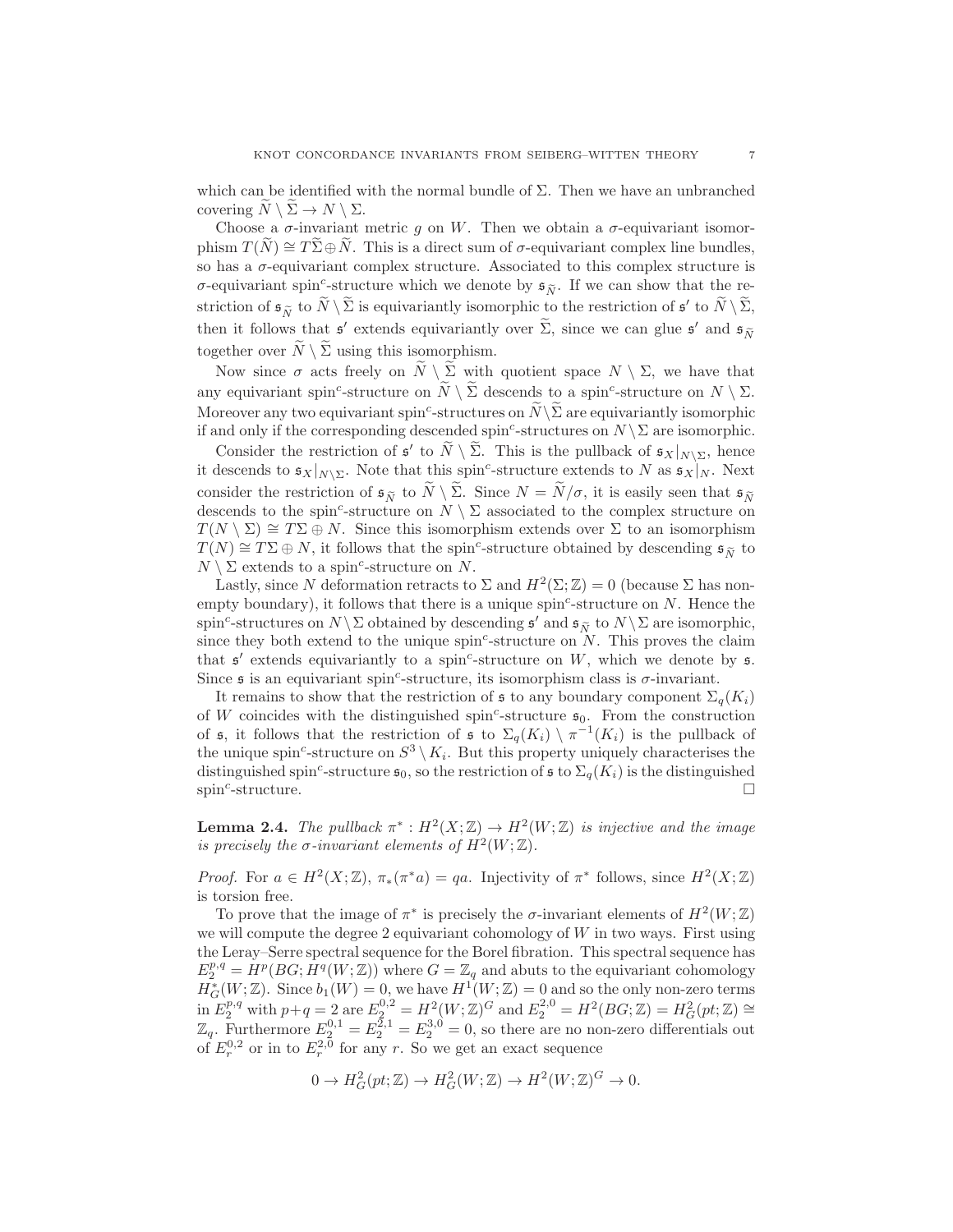Furthermore, the action of G on W has fixed points. Taking a fixed point  $w \in W$ gives a splitting

$$
H^2_G(W; \mathbb{Z}) \cong H^2(W; \mathbb{Z})^G \oplus H^2_G(w; \mathbb{Z})
$$

and it follows that we have an isomorphism

$$
H^2_G(W, w; \mathbb{Z}) \cong H^2(W; \mathbb{Z})^G.
$$

Next, we compute the degree 2 equivariant cohomology using the Mayer–Vietoris sequence. Let G act trivially on X so that  $\pi : W \to X$  may be regarded as an equivariant map. Consider the open cover of X by  $X \setminus \Sigma$ , N, where N is a tubular neighbourhood of  $\Sigma$ . Let  $\tilde{\Sigma} = \pi^{-1}(\Sigma)$  and  $\tilde{N} = \pi^{-1}(N)$ . Then  $W \setminus \tilde{\Sigma}$ ,  $\tilde{N}$  is an open  $G$ -invariant cover of  $W$ . Since the cover of  $W$  is obtained by pulling back the cover of X we get a commutative diagram between Mayer–Vietors sequences (all cohomology groups having coefficients in  $\mathbb{Z}$ ):

$$
H_G^1(\widetilde{\Sigma}) \oplus H_G^1(W \setminus \widetilde{\Sigma}) \stackrel{\tilde{i}}{\rightarrow} H_G^1(\widetilde{N} \setminus \widetilde{\Sigma}) \rightarrow H_G^2(W) \rightarrow H_G^2(\widetilde{\Sigma}) \oplus H_G^2(W \setminus \widetilde{\Sigma}) \stackrel{\tilde{j}}{\rightarrow} H_G^2(\widetilde{N} \setminus \widetilde{\Sigma})
$$
  

$$
\uparrow \pi^*
$$
  

$$
H_G^1(\Sigma) \oplus H_G^1(X \setminus \Sigma) \stackrel{i}{\rightarrow} H_G^1(N \setminus \Sigma) \rightarrow H_G^2(X) \rightarrow H_G^2(\Sigma) \oplus H_G^2(X \setminus \Sigma) \stackrel{j}{\rightarrow} H_G^2(N \setminus \Sigma)
$$

We claim that  $\pi^*$  induces isomorphisms  $coker(\tilde{i}) \cong coker(i)$  and  $ker(\tilde{j}) \cong ker(j)$ . These claims imply that  $\pi^*: H^2_G(X) \to H^2_G(W)$  is an isomorphism. Consider first i and  $\tilde{i}$ . We have that  $\pi : \tilde{\Sigma} \to \Sigma$  is a homeomorphism. Also G acts freely on  $\tilde{W} \setminus \tilde{\Sigma}$ and  $\widetilde{N} \setminus \widetilde{\Sigma}$  with quotient spaces  $X \setminus \Sigma$  and  $N \setminus \Sigma$ . Furthermore  $H_G^1(pt;\mathbb{Z}) = 0$  so it follows that the first two vertical maps in the above diagram are isomorphisms. This shows that  $\pi^* : coker(i) \to coker(\tilde{i})$  is an isomorphism. Similarly the last two vertical maps fit into a commutative diagram with exact columns:

$$
H_G^2(\widetilde{\Sigma}) \oplus H_G^2(W \setminus \widetilde{\Sigma}) \xrightarrow{\tilde{j}} H_G^2(\widetilde{N} \setminus \widetilde{\Sigma})
$$
  
\n
$$
\uparrow_{\pi^*} \qquad \uparrow_{\pi^*} \qquad \uparrow_{\pi^*}
$$
  
\n
$$
H_G^2(\Sigma) \oplus H_G^2(X \setminus \Sigma) \xrightarrow{\tilde{j}} H_G^2(N \setminus \Sigma)
$$
  
\n
$$
\uparrow_{(0,\iota)} \qquad \uparrow_{\iota}
$$
  
\n
$$
H_G^2(pt) \xrightarrow{\cong} H_G^2(pt)
$$
  
\n
$$
\uparrow
$$
  
\n
$$
\uparrow
$$
  
\n
$$
\uparrow
$$
  
\n
$$
\uparrow
$$
  
\n
$$
\uparrow
$$
  
\n
$$
\uparrow
$$
  
\n
$$
\uparrow
$$
  
\n
$$
\uparrow
$$
  
\n
$$
\uparrow
$$
  
\n
$$
\uparrow
$$
  
\n
$$
\uparrow
$$
  
\n
$$
\uparrow
$$
  
\n
$$
\uparrow
$$
  
\n
$$
\uparrow
$$
  
\n
$$
\uparrow
$$
  
\n
$$
\uparrow
$$
  
\n
$$
\uparrow
$$
  
\n
$$
\uparrow
$$
  
\n
$$
\uparrow
$$
  
\n
$$
\uparrow
$$
  
\n
$$
\uparrow
$$
  
\n
$$
\uparrow
$$
  
\n
$$
\uparrow
$$
  
\n
$$
\uparrow
$$
  
\n
$$
\uparrow
$$
  
\n
$$
\uparrow
$$
  
\n
$$
\uparrow
$$
  
\n
$$
\uparrow
$$
  
\n
$$
\uparrow
$$
  
\n
$$
\uparrow
$$
  
\n
$$
\uparrow
$$
  
\n
$$
\uparrow
$$
  
\n
$$
\uparrow
$$
  
\n
$$
\uparrow
$$
  
\n
$$
\uparrow
$$
  
\n
$$
\uparrow
$$
  
\n
$$
\uparrow
$$
  
\n
$$
\uparrow
$$
  
\n
$$
\uparrow
$$

where  $\iota: H^2_G(pt) \to H^2_G(X \setminus \Sigma)$  and  $\iota: H^2_G(pt) \to H^2(N \setminus \Sigma)$  are the maps induced by  $X \setminus \Sigma \to pt$  and  $N \setminus \Sigma \to pt$ . It follows that  $\pi^* : ker(j) \to ker(j)$  is an isomorphism.

We have proven that  $\pi^*: H^2_G(X;\mathbb{Z}) \to H^2_G(W;\mathbb{Z})$  is an isomorphism. Let  $w \in W$ be a fixed point and  $x = \pi(w)$ . Then we get an isomorphism  $\pi^* : H^2(X, x; \mathbb{Z}) \to$  $H^2(W, w; \mathbb{Z})$ . But  $H^2_G(X, x; \mathbb{Z}) \cong H^2(X; \mathbb{Z})$  via the forgetful map from equivariant to non-equivariant cohomology and similarly  $H_G^2(W, w; \mathbb{Z}) \cong H^2(W)^G$  via the forgetful map (corresponding to the  $p = 0$  column of the spectral sequence  $E_r^{p,q}$ ). Hence  $\pi^*: H^2(X;\mathbb{Z}) \to H^2(W;\mathbb{Z})^G$  is an isomorphism.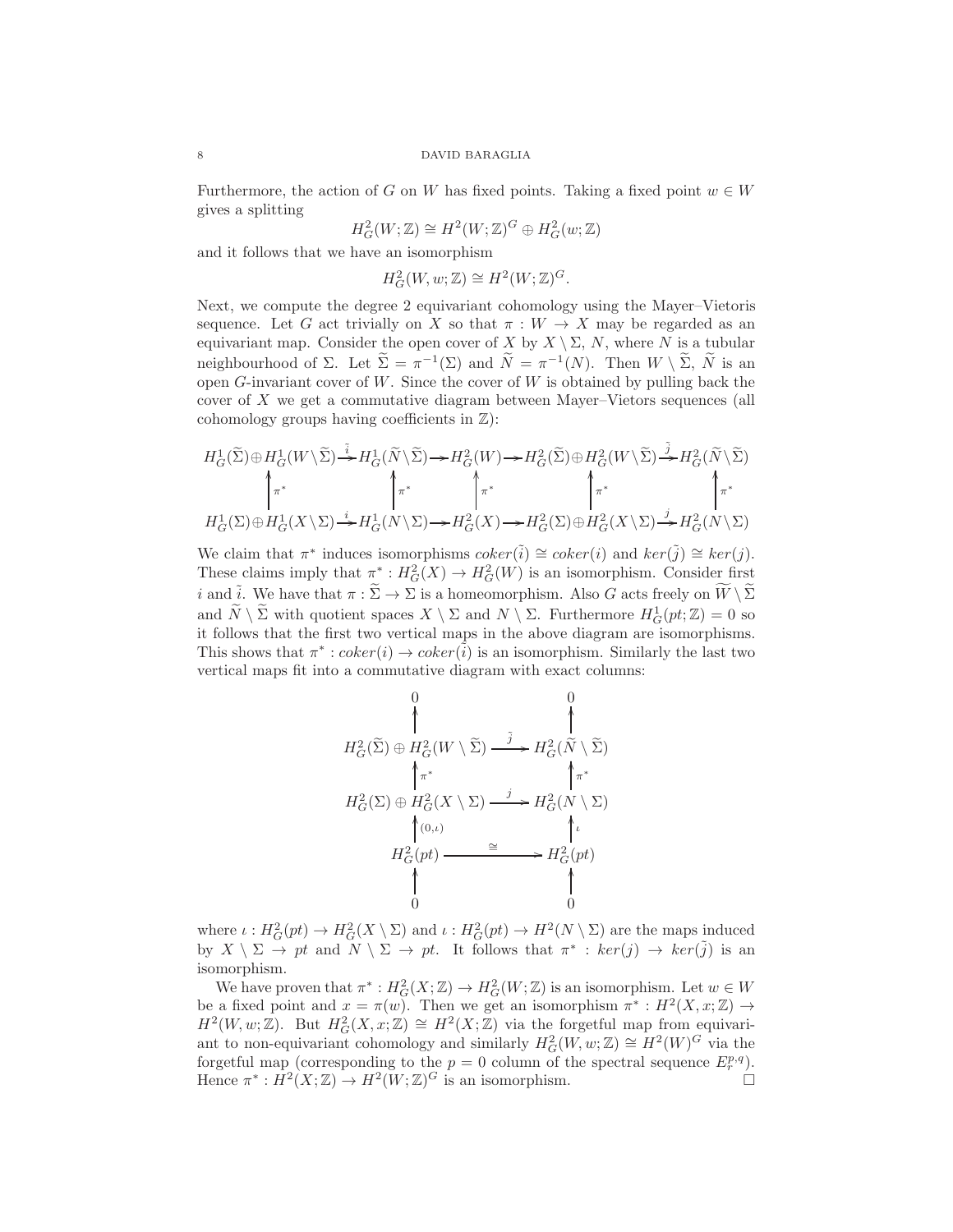Since each boundary component of X is a 3-sphere, we have  $H^2(X;\mathbb{Z}) \cong$  $H^2(X, \partial X; \mathbb{Z})$  and that the intersection form on  $H^2(X, \partial X; \mathbb{Z})$  is unimodular. Furthermore  $H_1(X;\mathbb{Z}) = 0$  implies that  $H^2(X;\mathbb{Z})$  and  $H^2(X,\partial X;\mathbb{Z})$  are torsion-free. So spin<sup>c</sup>-structures on X are in bijection with characteristics  $c \in H^2(X;\mathbb{Z})$ , that is, elements such that  $\langle c, x \rangle = \langle x, x \rangle \pmod{2}$  for every  $x \in H^2(X, \partial X; \mathbb{Z})$ . Now we can give an improved version of Proposition [2.3.](#page-5-0)

<span id="page-8-0"></span>**Proposition 2.5.** If q is odd, then for any characteristic  $c \in H^2(X;\mathbb{Z})$ , there is a  $\sigma$ -invariant spin<sup>c</sup>-structure  $\mathfrak s$  on W such that  $c_1(\mathfrak s) = \pi^*(c)$  in  $H^2(W; \mathbb Q)$  and such that  $\mathfrak s$  restricts to the distinguished spin<sup>c</sup>-structure on each component of  $\partial W$ .

If  $q = 2$ , then for any characteristic  $c \in H^2(X; \mathbb{Z})$ , there is a  $\sigma$ -invariant spin<sup>c</sup>structure  $\mathfrak s$  on W such that  $c_1(\mathfrak s) = \pi^*(c + [\Sigma]/2)$  in  $H^2(W; \mathbb Q)$  and such that  $\mathfrak s$ restricts to the distinguished spin<sup>c</sup>-structure on each component of  $\partial W$ .

*Proof.* Let q be odd. Let  $\mathfrak{s}_X$  be any spin<sup>c</sup>-structure on X. Then from Proposition [2.3,](#page-5-0) there exists a  $\sigma$ -invariant spin<sup>c</sup>-structure  $\mathfrak s$  on W which restricts to  $\mathfrak s_0$  on each component of  $\partial W$ . Then  $c_1(s)$  is  $\sigma$ -invariant, so by Lemma [2.4](#page-6-0) we have  $c_1(\mathfrak{s}) = \pi^*(c)$  for some  $c \in H^2(X;\mathbb{Z})$ . We claim that c is a characteristic for  $H^2(X;\mathbb{Z})$ . To see this, let  $a \in H^2(X;\mathbb{Z})$ . Then using the fact that  $c_1(\mathfrak{s})$  is a characteristic, we get

$$
q\langle c, a \rangle = \langle \pi^*(c), \pi^*(a) \rangle
$$
  
=  $\langle c_1(\mathfrak{s}), \pi^*(a) \rangle$   
=  $\langle \pi^*(a), \pi^*(a) \rangle$  (mod 2)  
=  $q\langle a, a \rangle$  (mod 2).

Since q is odd, we deduce that  $\langle c, a \rangle = \langle a, a \rangle \pmod{2}$ , so c is a characteristic. Now given any other characteristic  $d \in H^2(X;\mathbb{Z})$ , we have that  $d = c + 2u$  for some  $u \in H^2(X;\mathbb{Z})$ . Let  $L \to X$  be a line bundle with  $c_1(L) = u$ . Then  $\mathfrak{s}_L = L \otimes \mathfrak{s}$  is a *σ*-invariant spin<sup>c</sup>-structure on W with  $c_1(\mathfrak{s}_L) = c_1(\mathfrak{s}) + 2\pi^*(c_1(L)) = \pi^*(c + 2u) =$  $\pi^*(d)$ . Also, L restricted to the boundary of X is trivial (since  $H^2(S^3; \mathbb{Z}) = 0$ ), so  $\mathfrak{s}_L$ is isomorphic to s on the boundary of W and hence  $s_L$  restricts to the distinguished spin<sup>c</sup>-structure on each component of  $\partial W$ .

Now consider the case  $q = 2$ . As in the odd case, let  $\mathfrak{s}_X$  be any spin<sup>c</sup>-structure on X. Then from Proposition [2.3,](#page-5-0) there exists a  $\sigma$ -invariant spin<sup>c</sup>-structure  $\mathfrak s$  on W which restricts to  $\mathfrak{s}_0$  on each component of  $\partial W$ . Then  $c_1(\mathfrak{s})$  is  $\sigma$ -invariant, so by Lemma [2.4](#page-6-0) we have that  $c_1(\mathfrak{s}) = \pi^*(y)$  for some  $y \in H^2(X;\mathbb{Z})$ . Set  $c = y - [\Sigma]/2$ so that  $c_1(\mathfrak{s}) = \pi^*(c + [\Sigma]/2)$ .

We claim that c is a characteristic for  $H^2(X;\mathbb{Z})$ . From [\[13,](#page-23-12) Lemma 3.4] we have  $w_2(W) = \pi^*(w_2(X)) + [\Sigma] = \pi^*(w_2(X) + [\Sigma]/2)$ . Let  $c' \in H^2(X; \mathbb{Z})$  be a characteristic. Then  $c' = w_2(X) \pmod{2}$  and hence  $\pi^*(c' + [\Sigma]/2) = w_2(W) \pmod{2}$ . So  $\pi^*(c' + [\Sigma]/2)$  is a characteristic for  $H^2(W;\mathbb{Z})$ . But  $\pi^*(c + [\Sigma]/2)$  is also a characteristic, so it follows that  $\pi^*(c) = \pi^*(c') \pmod{2}$ . So  $\pi^*(c) = \pi^*(c') + 2w$ for some  $w \in H^2(W; \mathbb{Z})$ . Applying  $\pi_*$  we get  $2c = 2c' + 2\pi_*(w)$ . But  $H^2(X; \mathbb{Z})$  is torsion free, so  $c = c' + \pi_*(w)$ . Applying  $\pi^*$  and using  $\pi^*(\pi_*(w)) = w + \sigma^*(w)$ , we see that  $\pi^*(c) = \pi^*(c') + w + \sigma^*(w)$ . Comparing this with  $\pi^*(c) = \pi^*(c') + 2w$ , we see that  $\sigma^*(w) = w$ . So by Lemma [2.4,](#page-6-0) we have that  $w = \pi^*(v)$  for some  $v \in H^2(X;\mathbb{Z})$ . Hence  $\pi^*(c) = \pi^*(c'+2v)$ . By Lemma [2.4,](#page-6-0)  $\pi^*$  is injective and hence  $c = c' + 2v$ . This proves the claim that c is a characteristic for  $H<sup>2</sup>(X;\mathbb{Z})$ , because c' is a characteristic for  $H^2(X;\mathbb{Z})$ .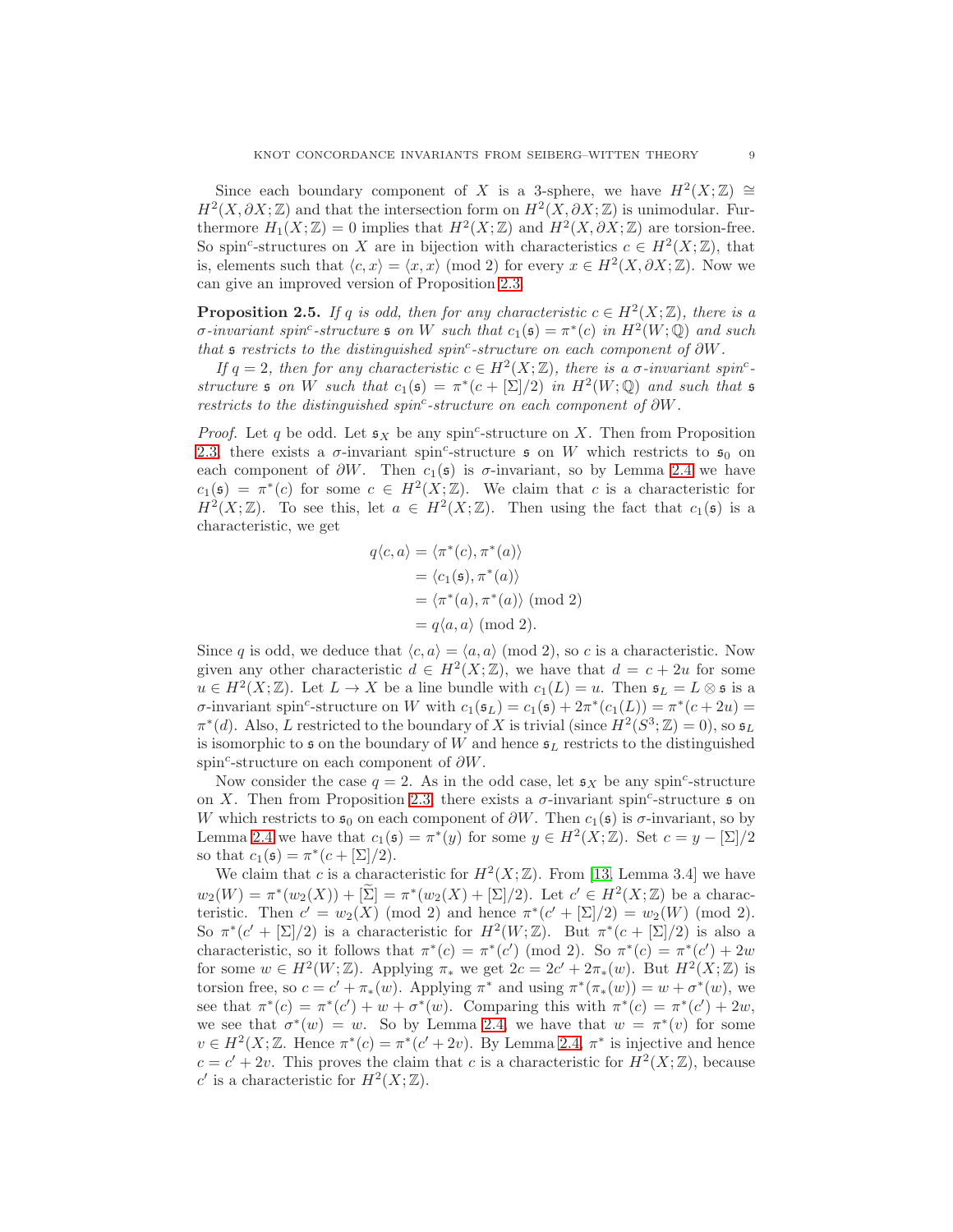The rest of the argument works the same as the odd case. Given any other characteristic  $d \in H^2(X;\mathbb{Z})$ , we have that  $d = c + 2u$  for some  $u \in H^2(X;\mathbb{Z})$ . Let  $L \to X$  be a line bundle with  $c_1(L) = u$ . Then  $\mathfrak{s}_L = L \otimes \mathfrak{s}$  is a  $\sigma$ -invariant spin<sup>c</sup>-structure on W with  $c_1(\mathfrak{s}_L) = c_1(\mathfrak{s}) + 2\pi^*(c_1(L)) = \pi^*(c + 2u + [\Sigma]/2) =$  $\pi^*(d + [\Sigma]/2)$ . Also, L restricted to the boundary of X is trivial, so  $\mathfrak{s}_L$  restricts to the distinguished spin<sup>c</sup>-structure on each component of  $\partial W$ .

## <span id="page-9-0"></span>3. Equivariant Seiberg–Witten–Floer cohomology and equivariant  $d$ -INVARIANTS

Let q be a prime and let G be the cyclic group  $G = \mathbb{Z}_q$ . Let  $\sigma$  denote a generator of G. Let Y be a rational homology 3-sphere and  $\mathfrak s$  a spin<sup>c</sup>-structure on Y. Suppose that  $\mathbb{Z}_q$  acts on Y by orientation preserving diffeomorphisms and that  $\mathfrak s$  is invariant under this action. In [\[1\]](#page-23-0), the author and Hekmati constructed the equivariant Seiberg–Witten–Floer cohomology groups  $HSW^*_{G}(Y, \mathfrak{s})$  (the construction works more generally for any finite group action, but we will only need the case that G is cyclic of prime order). Up to a degree shift,  $HSW^*_{G}(Y, \mathfrak{s})$  is equal to the  $S^1 \times G$ -equivariant cohomology of the Conley index  $I(Y, \mathfrak{s})$  of a finite dimensional approximation of the Chern–Simons–Dirac gradient flow. We take cohomology with respect to the coefficient group  $\mathbb{F} = \mathbb{Z}_q$ . Thus  $HSW^*_{G}(Y, \mathfrak{s})$  is a module over the ring  $R = H_{S^1 \times G}^*(pt; \mathbb{F})$ . If  $q = 2$ , then  $R \cong \mathbb{F}[U, Q]$ , where  $deg(U) = 2$ ,  $deg(Q) = 1$ . If q is odd, then  $R \cong \mathbb{F}[U, R, S]/(R^2)$ , where  $deg(U) = 2$ ,  $deg(R) = 1$ ,  $deg(S) = 2$ .

The localisation theorem in equivariant cohomology implies that the localisation  $U^{-1}HSW_G^*(Y, \mathfrak{s})$  is a free  $U^{-1}R$ -module of rank 1. Thus we have an isomorphism of the form

$$
\iota: U^{-1}HSW^*_G(Y, \mathfrak{s}) \to U^{-1}R\tau
$$

for some element  $\tau$ . We then define a sequence of invariants, which are to be thought of as an equivariant analogue of the Ozsváth–Szabó d-invariant  $d(Y, \mathfrak{s})$ . These are defined as follows. If  $q = 2$ , we set  $d_{G,Q}$  $(Y, \mathfrak{s}) = i - j$ , where i is the least degree for which there exists an element  $x \in HSW^i_G(Y, \mathfrak{s})$  and a  $k \in \mathbb{Z}$  such that

$$
\iota x = Q^j U^k \tau \pmod{Q^{j+1}}
$$

(cf [\[1,](#page-23-0) §3.6]). If q is odd, we set  $d_{G,S}$   $(Y, \mathfrak{s}) = i - 2j$ , where i is the least degree for which there exists an element  $x \in HSW^i_G(Y, \mathfrak{s})$  and a  $k \in \mathbb{Z}$  such that

$$
\iota x = S^j U^k \tau \pmod{S^{j+1}}
$$

For convenience, we also define equivariant  $\delta$ -invariants which are related to the d-invariants by

$$
\delta_{G,Q^j}(Y,\mathfrak{s})=\frac{1}{2}d_{G,Q^j}(Y,\mathfrak{s})
$$

if  $q = 2$  and

$$
\delta_{G,S^j}(Y,\mathfrak{s})=\frac{1}{2}d_{G,S^j}(Y,\mathfrak{s})
$$

if  $q$  is odd.

Most of the properties of the d-invariants that we need are proven in  $[1]$ , however we also need a result concerning equivariant connected sums.

Let  $Y_1, Y_2$  be rational homology 3-spheres. Suppose that  $G = \mathbb{Z}_q$  acts smoothly and orientation preservingly on  $Y_1, Y_2$  and that the action has non-empty fixed point sets. Since G acts orientation preservingly, the fixed points sets  $F_1, F_2$  must be 1-dimensional. For  $i = 1, 2$ , let  $N_i$  denote the normal bundle of  $F_i$  in  $Y_i$ . Let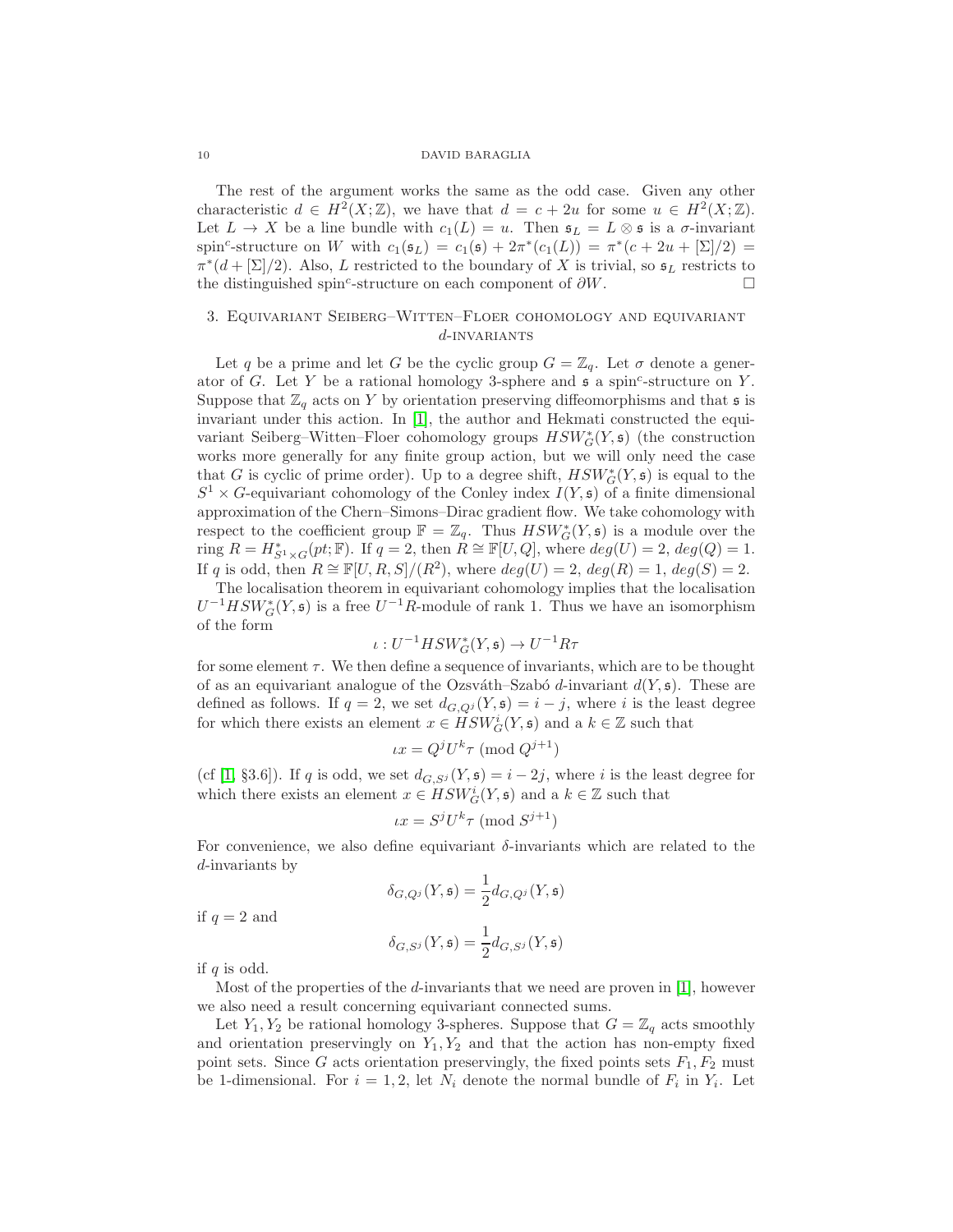$y_1 \in Y_1$ ,  $y_2 \in Y_2$  be fixed points. Assume that the action of G on the normal spaces  $(N_1)_{y_1}, (N_2)_{y_2}$  are isomorphic as representations of G by an orientation preserving isomorphism  $\varphi$ . Then a neighbourhood of  $y_i$  in  $Y_i$  takes the form  $(-1,1) \times (N_i)_{y_i}$ where G acts trivially on the first factor. Then  $(t, x) \mapsto (-t, \varphi(x))$  defines a Gequivariant orientation reversing diffeomorphism from  $(-1,1) \times (N_1)_{y_1}$  to  $(-1,1) \times$  $(N_2)_{y_2}$ . Thus by removing G-invariant neighbourhoods of  $y_1, y_2$  and identifying their boundaries via this map, we can form the  $G$ -equivariant connected sum  $Y =$  $Y_1 \# Y_2$ .

Let  $\mathfrak{s}_1, \mathfrak{s}_2$  be G-invariant spin<sup>c</sup>-structures on  $Y_1, Y_2$  and set  $\mathfrak{s} = \mathfrak{s}_1 \# \mathfrak{s}_2$ .

<span id="page-10-1"></span>**Proposition 3.1.** For all  $i, j \geq 0$ , we have

$$
d_{G,Q^{i+j}}(Y,\mathfrak{s}) \leq d_{G,Q^i}(Y_1,\mathfrak{s}_1) + d_{G,Q^j}(Y_2,\mathfrak{s}_2)
$$

if  $q = 2$ , and

$$
d_{G,S^{i+j}}(Y,\mathfrak{s}) \leq d_{G,S^{i}}(Y_1,\mathfrak{s}_1) + d_{G,S^{j}}(Y_2,\mathfrak{s}_2).
$$

if q is odd.

*Proof.* We give the proof in the  $q = 2$  case. The case where q is odd is similar. In the  $q = 2$  case we have  $R \cong \mathbb{F}[U, Q]$ . For an equivariant connected sum, one has that the Conley indices are related by  $I(Y, \mathfrak{s}) \cong I(Y_1, \mathfrak{s}_1) \wedge I(Y_2, \mathfrak{s}_2)$  and this defines a product map on cohomology groups

<span id="page-10-0"></span>(3.1) 
$$
\mu: HSW_G^i(Y_1, \mathfrak{s}_1) \otimes_{\mathbb{F}[U,Q]} HSW_G^j(Y_2, \mathfrak{s}_2) \to HSW_{\mathbb{Z}_2}^{i+j}(Y, \mathfrak{s}).
$$

Recall that we have localisation isomorphisms

$$
\iota_1: U^{-1}HSW^*_G(Y_1, \mathfrak{s}_1) \to \mathbb{F}[U, U^{-1}, Q]\tau_1
$$

and

$$
\iota_2: U^{-1}HSW^*_G(Y_2, \mathfrak{s}_2) \to \mathbb{F}[U, U^{-1}, Q]\tau_2
$$

for some  $\tau_1, \tau_2$ . One can show that  $I(Y, \mathfrak{s})^{S^1} \cong I(Y_1, \mathfrak{s}_1)^{S^1} \wedge I(Y_2, \mathfrak{s}_2)^{S^1}$  and from this it follows that the localisation of the product map [\(3.1\)](#page-10-0) is an isomorphism. So letting  $\iota: U^{-1}HSW^*_{G}(Y, \mathfrak{s}) \to \mathbb{F}[U, U^{-1}, Q]\tau$  denote the localisation map corresponding to  $(Y, \mathfrak{s})$ , it follows that we must have

$$
\iota(\mu(\iota_1^{-1}(\tau_1) \otimes \iota_2^{-1}(\tau_2))) = cU^k \tau \pmod{Q}
$$

for some  $c \in \mathbb{F} \setminus \{0\}$  and some  $k \in \mathbb{Z}$ .

Now set  $a_1 = d_{G,Q}$  $(Y_1, \mathfrak{s}_1) + i$ ,  $a_2 = d_{G,Q}$  $(Y_2, \mathfrak{s}_2) + j$ . Then by definition of the dinvariants there exists  $x_1 \in HSW_G^{a_1}(Y_1, \mathfrak{s}_1)$  such that  $\iota_1 x_1 = Q^i U^{k_1} \tau_1 \pmod{Q^{i+1}}$ and  $\iota_2 x_2 = Q^j U^{k_2} \tau_2 \pmod{Q^{j+1}}$  for some  $k_1, k_2$ . It follows that

$$
\iota(\mu(c^{-1}x_1, x_2)) = Q^{i+j}U^{k_1+k_2+k}\tau \pmod{Q^{i+j+1}}.
$$

But  $\mu(c^{-1}x_1, x_2) \in HSW_G^{a_1+a_2}(Y, \mathfrak{s})$ , so from the definition of  $d_{G,Q^{i+j}}(Y, \mathfrak{s})$ , we get

$$
d_{G,Q^{i+j}}(Y,\mathfrak{s}) \le a_1 + a_2 - i - j = d_{G,Q^{i}}(Y_1,\mathfrak{s}_1) + d_{G,Q^{j}}(Y_2,\mathfrak{s}_2).
$$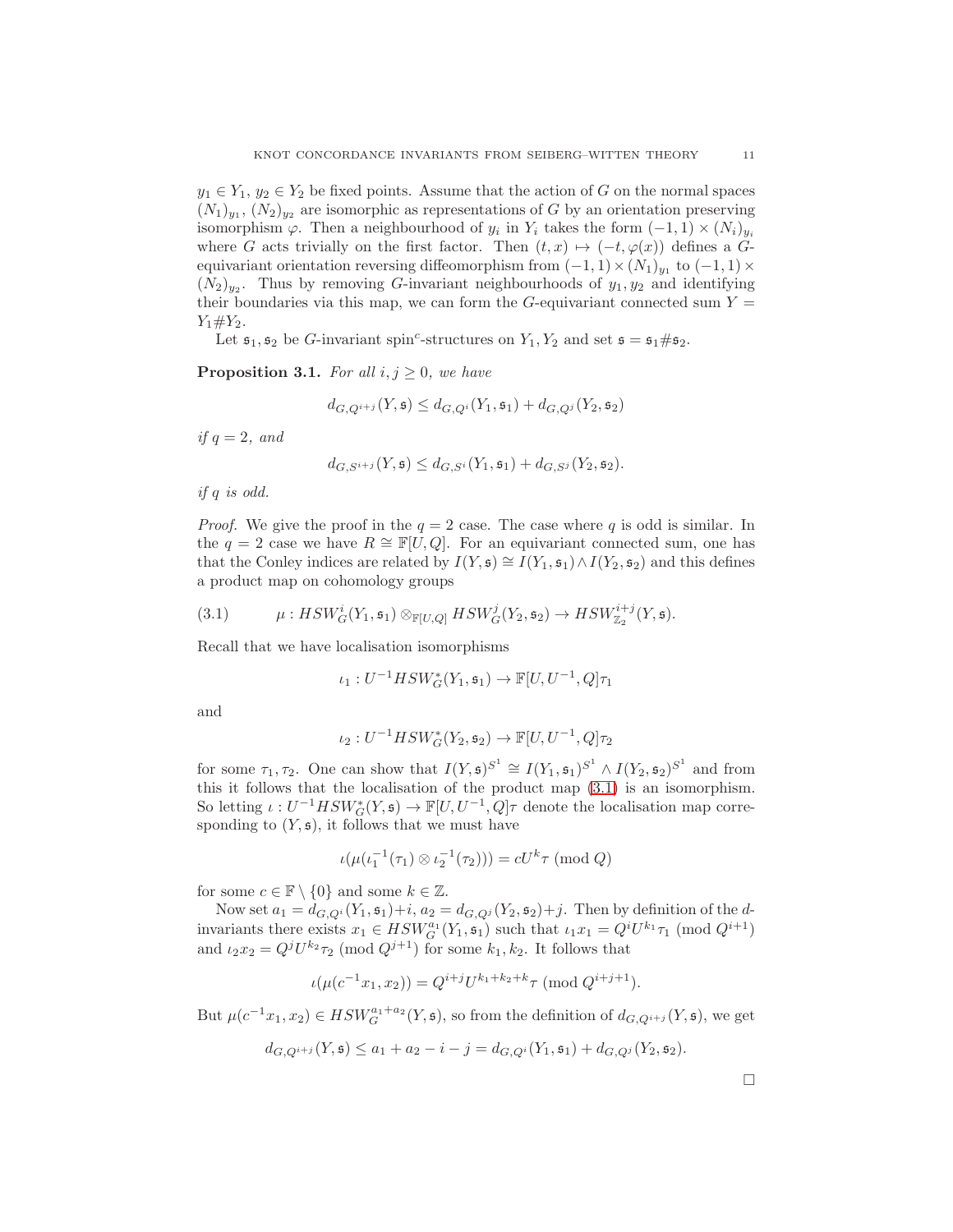## 4. Concordance invariants from equivariant Seberg–Witten–Floer cohomology

Let  $K \subset S^3$  be a knot. Let  $\sigma(K)$  and  $g_4(K)$  denote the signature and smooth 4-genus of K. In [\[1\]](#page-23-0), the author and Hekmati constructed a sequence of integervalued knot concordance invariants  $\{\delta_j(K)\}_{j\geq 0}$  with the following properties (see  $[1, §6]$  $[1, §6]$ :

- (1)  $\delta_0(K) \geq \delta(K)$ , where  $\delta(K)$  is the Manolescu–Owens invariant [\[12\]](#page-23-1).
- (2)  $\delta_{j+1}(K) \leq \delta_j(K)$  for all  $j \geq 0$ .
- (3)  $\delta_j(K) \geq -\sigma(K)/2$  for all  $j \geq 0$  and  $\delta_j(K) = -\sigma(K)/2$  for  $j \geq g_4(K)$   $\sigma(K)/2$ .
- (4)  $\delta_i(K) + \delta_j(-K) \geq 0$  for all  $j \geq 0$ .
- (5)  $\delta_i(K) = -\sigma(K)/2 \pmod{4}$  for all  $j \geq 0$ .
- (6) If K is quasi-alternating, then  $\delta_j(K) = -\sigma(K)/2$  for all  $j \geq 0$ .

The invariant  $\delta_i(K)$  is defined by

$$
\delta_j(K) = 2d_{\mathbb{Z}_2, Q^j}(\Sigma_2(K), \mathfrak{s}_0) = 4\delta_{\mathbb{Z}_2, Q^j}(\Sigma_2(K), \mathfrak{s}_0).
$$

For convenience we define a new set of concordance invariants  $\xi_j(K)$  by setting

$$
\xi_j(K) = \frac{1}{4}\delta_j(K) + \frac{1}{8}\sigma(K).
$$

Then the above properties of  $\delta_i(K)$  imply that  $\xi_i(K)$  is integer-valued, decreasing and is zero for  $j \geq g_4(K) - \sigma(K)/2$ .

<span id="page-11-1"></span>**Proposition 4.1.** Let  $K_+$ ,  $K_-$  be knots where  $K_-$  is obtained from  $K_+$  by changing a positive crossing into a negative crossing. Then  $\sigma(K_-) - \sigma(K_+) = 0$  or 2, and:

- (1) If  $\sigma(K_{-}) = \sigma(K_{+})$ , then  $\xi_{j+1}(K_{-}) \leq \xi_j(K_{+}) \leq \xi_j(K_{-})$  for all  $j \geq 0$ .
- (2) If  $\sigma(K_{-}) = \sigma(K_{+}) + 2$ , then  $\xi_{j+1}(K_{+}) \leq \xi_j(K_{-}) \leq \xi_j(K_{+})$  for all  $j \geq 0$ .

Proof. Resolving the singularity of a regular homotopy associated to the crossing change gives a genus 1 surface  $\Sigma$  properly embedded in  $X = [0,1] \times S^3$  which meets the ingoing boundary of X in  $K_-\,$  and the outgoing boundary in  $K_+$ . Let  $W \to X$  be the double cover of X branched over  $\Sigma$ . This gives a  $\mathbb{Z}_2$ -equivariant cobordism from  $\Sigma_2(K_-)$  to  $\Sigma_2(K_+)$  where  $\mathbb{Z}_2$  acts by covering transformation. By Proposition [2.5,](#page-8-0) we can choose a  $\mathbb{Z}_2$ -invariant spin<sup>c</sup>-structure  $\mathfrak s$  on W which restricts to the distinguished spin<sup>c</sup>-structure on either boundary and has  $c_1(\mathfrak{s}) = 0$ . By Lemma [2.2,](#page-4-0) we find  $\sigma(W) = \sigma(K_+) - \sigma(K_-)$  and  $b_2(W) = 2$ . Thus

$$
b_{+}(W) = 1 + \frac{\sigma(K_{+}) - \sigma(K_{-})}{2}.
$$

Recall that for a single crossing change one has  $\sigma(K_{+}) - \sigma(K_{-}) \in \{0, -2\}$ . If  $\sigma(K_+) = \sigma(K_-)$ , then  $b_+(W) = b_-(W) = 1$ . In this case the equivariant Froyshov inequality [\[1,](#page-23-0) Theorem 5.3] applied to  $(W, \mathfrak{s})$  gives

$$
-\frac{\sigma(W)}{2} + \delta_{j+1}(K_-) \le \delta_j(K_+).
$$

Since  $\sigma(W) = \sigma(K_+) - \sigma(K_-)$ , this can be rewritten as

$$
\xi_{j+1}(K_-) \leq \xi_j(K_+).
$$

Next, consider the case  $\sigma(K_+) = \sigma(K_-) - 2$ . Then  $b_+(W) = 0$  and  $b_-(W) = 2$ . In this case the equivariant Froyshov inequalities for W and  $\overline{W}$  give

$$
\xi_j(K_-) \le \xi_j(K_+).
$$

<span id="page-11-0"></span>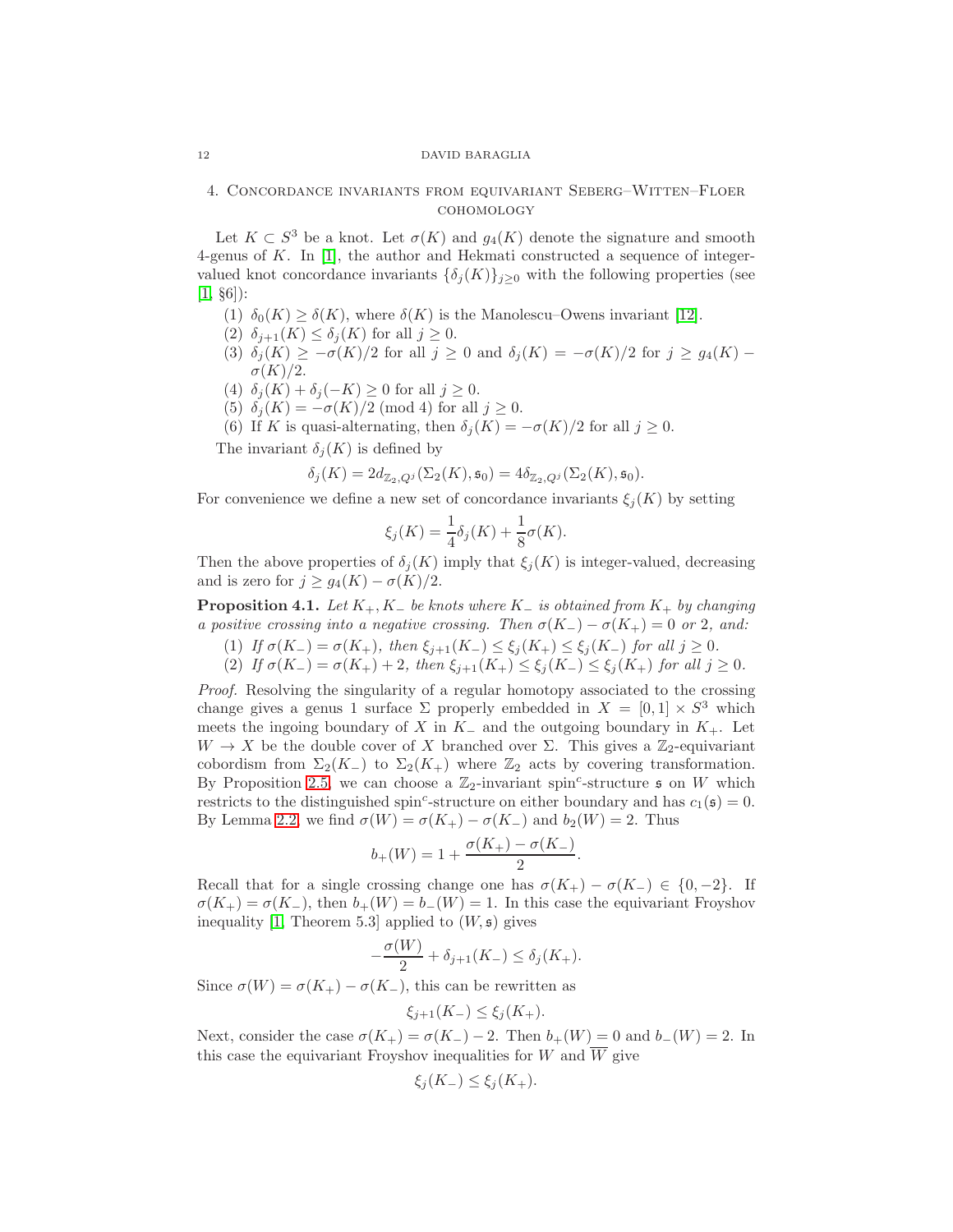Consider again a regular homotopy associated to the crossing change. This gives an immersed surface in  $[0, 1] \times S^3$  which meets the ingoing boundary in K<sub>-</sub>, the outgoing boundary in  $K_{+}$  and has a single transverse point of self-intersection with self-intersection −1. Instead of resolving the crossing, we take a blow-up. This gives a genus zero surface  $\Sigma$  properly embedded in X, where X is  $\mathbb{CP}^2$  with two balls removed and  $\Sigma$  meets the ingoing boundary of X in K<sub>−</sub> and the outgoing boundary in  $K_+$ . Let  $\pi : W \to X$  be the double cover of X branched over  $\Sigma$ . We again obtain a  $\mathbb{Z}_2$ -equivariant cobordism from  $\Sigma_2(K_-)$  to  $\Sigma_2(K_+)$ . By Proposition [2.5,](#page-8-0) we can choose a  $\mathbb{Z}_2$ -invariant spin<sup>c</sup>-structure  $\mathfrak s$  on W such that  $\mathfrak s$  restricts to the distinguished spin<sup>c</sup>-structure on each boundary and  $c_1(\mathfrak{s})^2 = 2$  (take c in Proposition [2.5](#page-8-0) to be a characteristic satisfying  $c^2 = 1$ ). Lemma [2.2](#page-4-0) gives  $\sigma(W) =$  $\sigma(K_{+}) - \sigma(K_{-}) + 2$  and  $b_2(W) = 2$ .

Note that  $H^+(\overline{W})^{\mathbb{Z}_2} \cong H^-(W)^{\mathbb{Z}_2} \cong H^-(X) = 0$ . Hence reversing orientation on W and swapping ingoing and outgoing boundaries, we may apply the Froyshov inequality. If  $\sigma(K_+) = \sigma(K_-)$ , then  $b_+(W) = 2$ ,  $b_-(W) = 0$  and the equivariant Froyshov inequality applied to  $\overline{W}$  gives:

$$
\frac{\sigma(W) - c_1(\mathfrak{s})^2}{2} + \delta_j(K_+) \le \delta_j(K_-).
$$

Since  $\sigma(W) = \sigma(K_+) - \sigma(K_-) - 2$  and  $c_1(\mathfrak{s})^2 = -2$ , this simplifies to

$$
\frac{\sigma(K_+)}{2} - \frac{\sigma(K_-)}{2} + \delta_j(K_+) \le \delta_j(K_-)
$$

which can be re-written as

$$
\xi_j(K_+) \leq \xi_j(K_-).
$$

Similarly if  $\sigma(K_+) = \sigma(K_-) - 2$ , then applying the equivariant Froyshov inequality to  $\overline{W}$  gives:

$$
\xi_{j+1}(K_+) \le \xi_j(K_-).
$$

Putting together all these inequalities, we see that if  $\sigma(K_{-}) = \sigma(K_{+})$ , then  $\xi_{j+1}(K_{-}) \leq$  $\xi_j(K_+) \leq \xi_j(K_-)$  for all  $j \geq 0$  and if  $\sigma(K_-) = \sigma(K_+) + 2$ , then  $\xi_{j+1}(K_+) \leq$  $\xi_j(K_-) \leq \xi_j(K_+)$  for all  $j \geq 0$ .

Extend the definition of  $\xi_i(K)$  to negative j by setting  $\xi_i(K) = \xi_0(K)$  for all j < 0. Consider the shifted invariants  $\rho_j(K) = \xi_{j-\sigma(K)/2}(K)$ . Then  $\{\rho_j(K)\}\$ is integer-valued, decreasing and  $\rho_j(K) = 0$  for  $j \geq g_4(K)$  by property (3) of the  $\delta_i$ -invariants. We define  $\theta(K)$  to be the smallest  $j \geq 0$  for which  $\rho_i(-K) = 0$ . Equivalently,  $\theta(K) = \max\{0, j(-K) - \sigma(K)/2\}$  where  $j(-K)$  is the smallest j such that  $\xi_i(-K) = 0$ . Since  $\rho_i$  are knot concordance invariants, it follows that  $\theta$  is also a concordance invariant.

<span id="page-12-0"></span>**Theorem 4.2.** The invariant  $\theta(K)$  satisfies the following properties:

- $(1)$   $-\sigma(K)/2 \leq \theta(K) \leq g_4(K)$ .
- (2)  $\theta(K_1 + K_2) \leq \theta(K_1) + \theta(K_2)$ .
- (3) Let  $K_+$ ,  $K_-\,$  be knots where  $K_-\,$  is obtained from  $K_+\,$  by changing a positive crossing into a negative crossing. Then

$$
0 \le \theta(K_+) - \theta(K_-) \le 1.
$$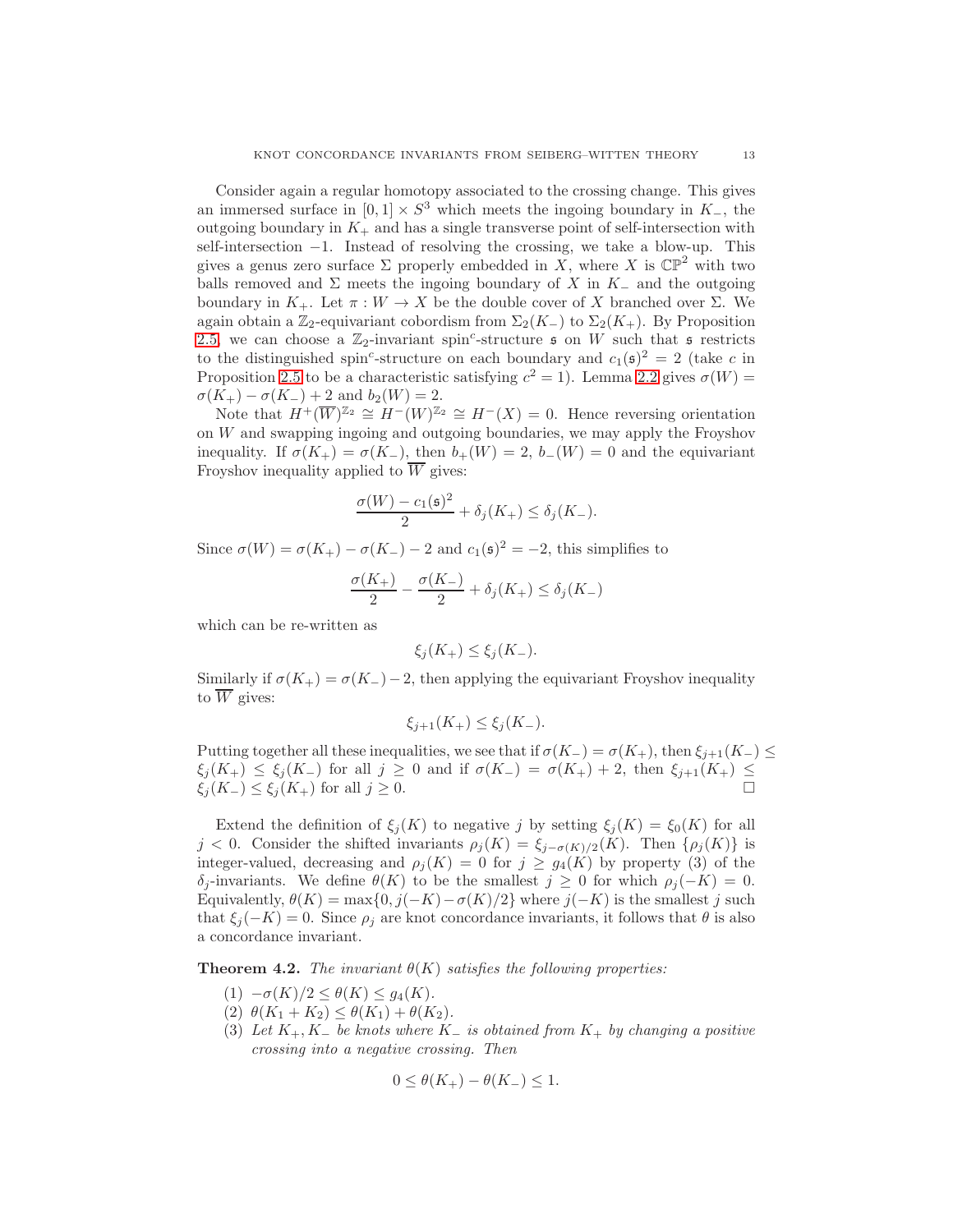(4) If K is quasi-alternating, then

$$
\theta(K) = \begin{cases}\n-\sigma(K)/2, & \sigma(K) \leq 0, \\
0, & \sigma(K) > 0.\n\end{cases}
$$

(5) If  $\delta(K) < -\sigma(K)/2$  and  $\sigma(K) \leq 0$ , then  $\theta(K) \geq 1 - \sigma(K)/2$ .

*Proof.* The inequality  $\theta(K) \geq -\sigma(K)/2$  follows from the definition  $\theta(K) = \max\{0, j(-K) \sigma(K)/2$ } and the fact that  $j(-K) \geq 0$ .

The inequality  $\theta(K) \leq g_4(K)$  follows from the definition of  $\theta(K)$  and the fact that  $j(-K) \leq g_4(K) + \sigma(K)/2$  (which in turn follows from the fact that  $\xi_i(-K) = 0$ for  $j \geq g_4(K) + \sigma(K)/2$ .

For (2), we note that  $Y = \Sigma_2(K_1 + K_2)$  is (equivariantly) diffeomorphic to the connected sum of  $Y_1 = \Sigma_2(K_1)$  and  $Y_2 = \Sigma_2(K_2)$ . Furthermore  $\mathfrak{s}_0(K_1 \# K_2)$  $\mathfrak{s}_0(K_1)\# \mathfrak{s}_0(K_2)$  [\[8,](#page-23-10) Theorem 2.4]. Then from Proposition [3.1,](#page-10-1) we have

$$
d_{\mathbb{Z}_2,Q^{i+j}}(\Sigma_2(K_1+K_2),\mathfrak{s}_0) \leq d_{\mathbb{Z}_2,Q^{i}}(\Sigma_2(K_1),\mathfrak{s}_0) + d_{\mathbb{Z}_2,Q^{j}}(\Sigma_2(K_2),\mathfrak{s}_0)
$$

for all  $i, j \geq 0$ . It follows that  $\delta_{i+j}(K_1 + K_2) \leq \delta_i(K_1) + \delta_j(K_2)$  for all  $i, j \geq 0$ . Hence  $j(K_1 + K_2) \le j(K_1) + j(K_2)$ . Similarly  $j(-K_1 - K_2) \le j(-K_1) + j(-K_2)$ . From this and additivity of the signature, we get  $\theta(K_1 + K_2) \leq \theta(K_1) + \theta(K_2)$ .

For (3), we consider separately the cases  $\sigma(K_+) = \sigma(K_-)$  and  $\sigma(K_+) = \sigma(K_-)$ 2. If  $\sigma(K_+) = \sigma(K_-)$ , then by Proposition [4.1](#page-11-1) (1), we have

$$
\xi_{j+1}(K_{-}) \leq \xi_{j}(K_{+}) \leq \xi_{j}(K_{-}).
$$

Setting  $j = j(K_{-})$ , we have  $\xi_i(K_{-}) = \xi_{i+1}(K_{-}) = 0$ , hence  $\xi_i(K_{+}) = 0$ . So  $j(K_+)$  ≤  $j(K_-)$ . If  $j(K_-) > 1$ , then  $\xi_{j-1}(K_-) > 0$  and hence  $\xi_{j-2}(K_+)$  ≥  $\xi_{j-1}(K_{-}) > 0$ , so  $j(K_{+}) \geq j(K_{-})-1$ . Thus we have  $j(K_{-})-1 \leq j(K_{+}) \leq j(K_{-})$ . Consider the mirrors  $-K_+$  and  $-K_-$ . Then  $-K_+$  is obtained from  $-K_-$  by changing a positive crossing to a negative crossing and  $\sigma(-K_{-}) = \sigma(-K_{+})$ , so we get  $j(-K_+) - 1 \leq j(-K_-) \leq j(-K_+).$  Hence

<span id="page-13-0"></span>(4.1) 
$$
j(-K_{+}) - \frac{\sigma(K_{+})}{2} - 1 \leq j(-K_{-}) - \frac{\sigma(K_{-})}{2} \leq j(-K_{+}) - \frac{\sigma(K_{+})}{2}
$$

from which is follows easily that  $0 \leq \theta(K_+) - \theta(K_-) \leq 1$ . In the case  $\sigma(K_+) \sigma(K_{-}) = -2$ , Proposition [4.1](#page-11-1) (2) gives

$$
\xi_{j+1}(K_+) \le \xi_j(K_-) \le \xi_j(K_+).
$$

Arguing as above this gives,  $j(K_{+}) - 1 \leq j(K_{-}) \leq j(K_{+})$ . A similar argument applied to the mirrors of  $K_+$  and  $K_-$  gives  $j(-K_-) - 1 \leq j(-K_+) \leq j(-K_-)$ . Using this and  $\sigma(K_{-}) = \sigma(K_{+}) + 2$ , we again find that the inequality [\(4.1\)](#page-13-0) holds and hence  $0 \leq \theta(K_+) - \theta(K_-) \leq 1$ .

For (4), if K is quasi-alternating then  $\delta_j(-K) = -\sigma(-K)/2$  for all  $j \geq 0$ . Hence  $j(-K) = 0$  and  $\theta(K) = \max\{-\sigma(K)/2, 0\}.$ 

For (5), if  $\delta(K) < -\sigma(K)/2$ , then  $\delta_0(-K) \geq \delta(-K) > -\sigma(-K)/2$ . Hence  $\xi_0(-K) > 0$  and  $j(-K) \ge 1$ . Hence  $\theta(K) \ge j(-K) - \sigma(K)/2 \ge 1 - \sigma(K)/2$ .  $\Box$ 

<span id="page-13-1"></span>**Corollary 4.3.** For any knot K we have  $\theta(K) + \theta(-K) \le u(K)$  where  $u(K)$  is the unknotting number of K.

*Proof.* By Theorem [4.2](#page-12-0) (3), each crossing change can increase  $\theta(K) + \theta(-K)$  by at most one. Hence by considering a sequence of  $u(K)$  crossing changes starting at the unknot and finishing with K, we get  $\theta(K) + \theta(-K) \leq u(K)$ .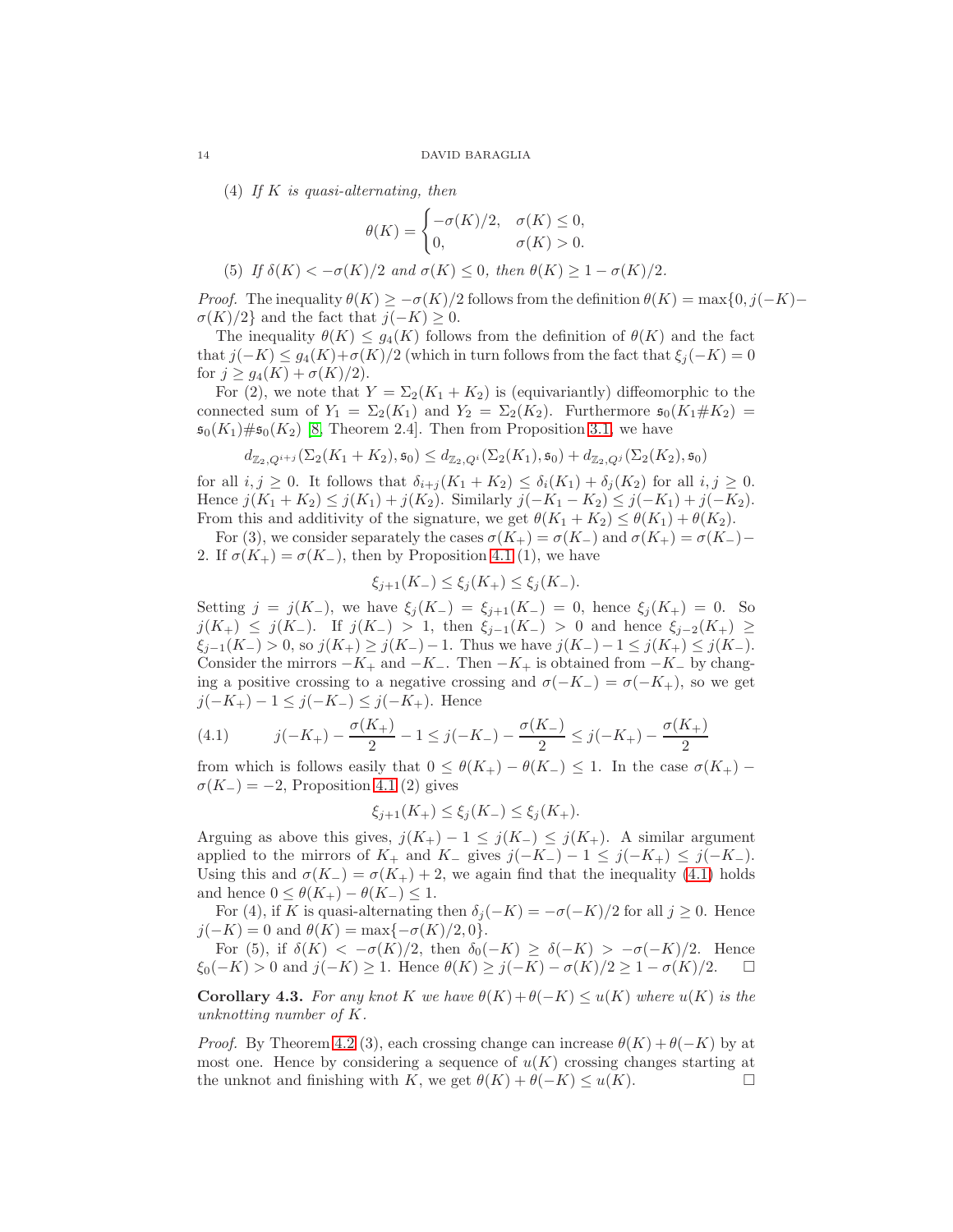**Proposition 4.4.** For prime knots with 9 or fewer crossings we have that  $\theta(K)$  =  $\nu^+(K)$  and  $\theta(K) = \nu^+(-K)$ , except for  $K = 9_{42}$ . For  $K = 9_{42}$  we have  $\theta(K) =$  $\nu^+(K) = \nu^+(-K) = 0$  and  $\theta(-K) = 1$ .

Proof. All prime knots with 9 or fewer crossings are quasi-alternating except for  $8_{19}$ ,  $9_{42}$  and  $9_{46}$ , so we only need to check these three cases. The knot  $K = 8_{19}$  has  $-\sigma(K)/2 = \tau(K) = g_4(K) = u(K) = 3$ . Hence  $\theta(K) = v^+(K) = 3$ . Then since  $\theta(K) + \theta(-K) = 3 + \theta(-K) \leq u(K) = 3$ , we must have  $\theta(-K) = 0$ . Similarly,  $\nu^+(K) + \nu^+(-K) \leq 3$ , so  $\nu^+(-K) = 0$ .

The knot  $K = 9_{42}$  has  $\sigma(K)/2 = g_4(K) = u(K) = 1$ . Hence  $1 = \sigma(K)/2 \le$  $\omega(-K) \leq g_4(K) = 1$ , giving  $\theta(-K) = 1$ . Then since  $\theta(K) + \theta(-K) \leq u(K) = 1$ , we have  $\theta(K) = 0$ . On the other hand,  $\tau(K) = 0$ . Then from [\[18,](#page-24-1) Theorem 1.1], it follows that  $\nu^+(K) = \nu^+(-K) = 0$ .

Lastly, the knot  $K = 9_{46}$  is slice, so  $\theta(K) = \theta(-K) = \nu(K) = \nu^+(-K) = 0$ .  $\Box$ 

So far we have obtained concordance invariants related to the branched double cover  $\Sigma_2(K)$ . We now generalise the above results by considering analogous concordance invariants associated to cyclic branched covers of any prime order.

Given a knot K in  $S^3$  and a prime number q, we let  $Y = \Sigma_q(K)$  denote the degree q cyclic cover of  $S^3$  branched over K. As discussed in Section [2,](#page-2-1) there is a distinguished spin<sup>c</sup>-structure  $\mathfrak{s}_0$  on Y. In [\[8\]](#page-23-10), Jabuka defined a series of knot concordance invariants by definining

$$
\delta^{(q)}(K) = 4\delta(\Sigma_q(K), \mathfrak{s}_0).
$$

Jabuka's invariants are defined more generally for prime powers but we restrict here to the prime case because this is necessary in order to apply the equivariant Froyshov inequality [\[1,](#page-23-0) Theorem 5.3]. Note also that Jabuka used the notation  $\delta_q(K)$  for what we have denoted  $\delta^{(q)}(K)$ .

For any odd prime q and any  $j \geq 0$ , we define a knot concordance invariant  $\delta_j^{(q)}(K)$  by setting

$$
\delta_j^{(q)}(K) = 4 \delta_{\mathbb{Z}_q, S^j}(\Sigma_q(K), \mathfrak{s}_0),
$$

where  $\delta_{\mathbb{Z}_q,S^j}$  are the equivariant  $\delta$ -invariants, as defined in [\[1\]](#page-23-0). We also write  $\delta^{(2)}_i$  $j_j^{(2)}(K) = \delta_j(K)$  for the case  $q = 2$ .

**Proposition 4.5.** Let q be an odd prime. The concordance invariants  $\delta_i^{(q)}$  $j^{(q)}(K)$ satisfy the following properties:

- (1)  $\delta_0^{(q)}(K) \geq \delta^{(q)}(K)$ , where  $\delta^{(q)}(K)$  is the Jabuka invariant [\[8\]](#page-23-10).
- (2)  $\delta_{j+1}^{(q)}(K) \leq \delta_j^{(q)}(K)$  for all  $j \geq 0$ .
- (3)  $\delta_j^{(q)}(K) \geq -\sigma^{(q)}(K)/2$  for all  $j \geq 0$  and  $\delta_j^{(q)}(K) = -\sigma^{(q)}(K)/2$  for  $2j \geq$  $(q-1)g_4(K) - \sigma^{(q)}(K)/2.$
- (4)  $\delta_j^{(q)}(K) + \delta_j^{(q)}(-K) \ge 0$  for all  $j \ge 0$ .
- $(5)$   $\delta_i^{(q)}$  $j_j^{(q)}(K) = -\sigma^{(q)}(K)/2 \pmod{4}$  for all  $j \ge 0$ .

*Proof.* The proof is a straightforward extension of the  $q = 2$  case [\[1,](#page-23-0) Proposition 6.2] to an arbitrary prime, so we omit the details.  $\square$ 

For convenience we set

$$
\xi_j^{(q)}(K) = \frac{1}{4}\delta_j^{(q)}(K) + \frac{1}{8}\sigma^{(q)}(K).
$$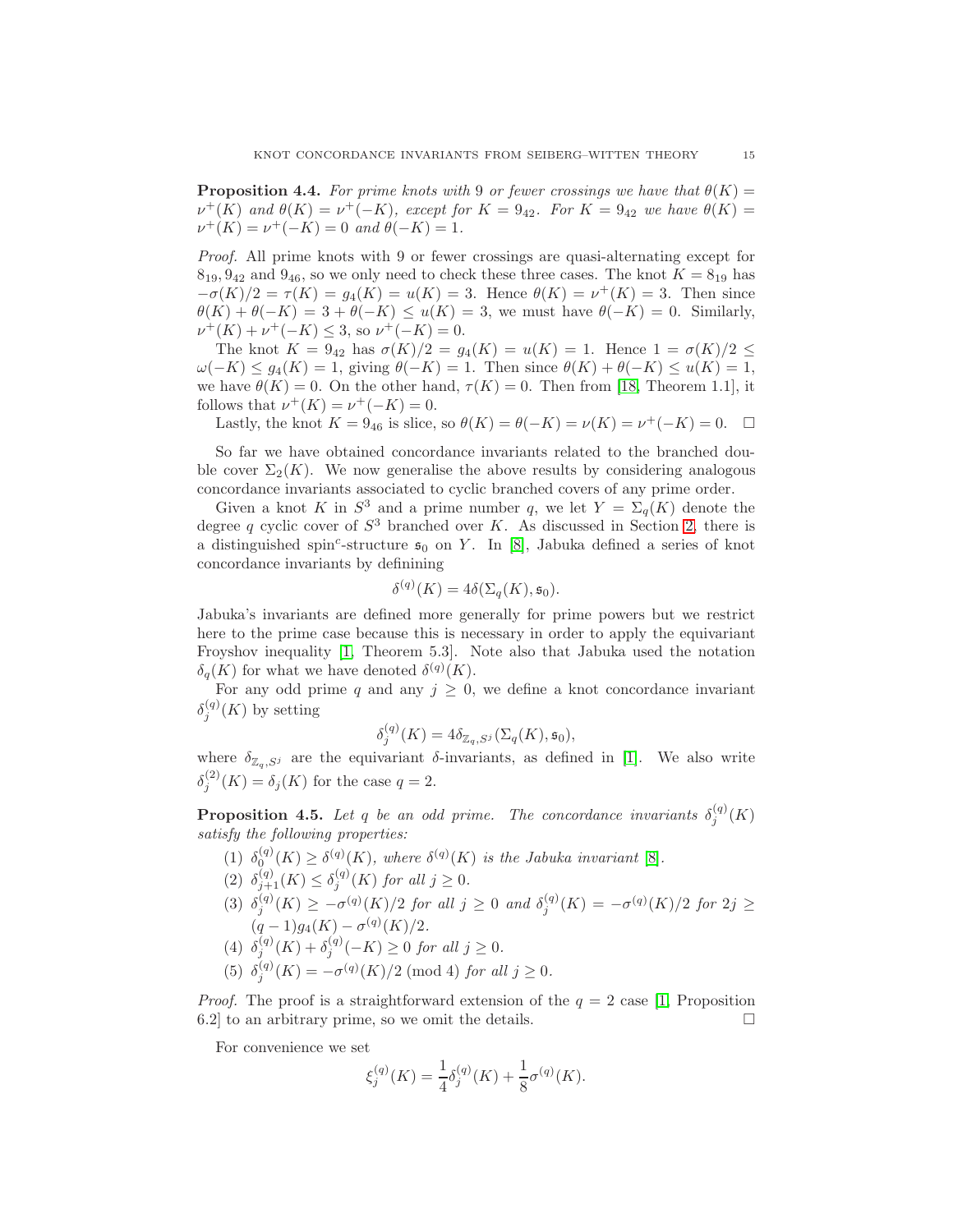Then  $\xi_j^{(q)}(K)$  is integer-valued, decreasing as a function of j and is zero for  $2j \geq$  $(q-1)g_4(K) - \sigma^{(q)}(K)/2.$ 

As in the  $q = 2$  case, we have the following properties:

<span id="page-15-0"></span>**Proposition 4.6.** Let  $K_+$ ,  $K_-$  be knots where  $K_-$  is obtained from  $K_+$  by changing a positive crossing into a negative crossing. Then  $-(q-1) \leq \sigma^{(q)}(K_+) - \sigma^{(q)}(K_-) \leq$ 0 or 2 and for all  $j \geq 0$ , we have

$$
\xi_{j+\alpha}^{(q)}(K_{-}) \leq \xi_{j}^{(q)}(K_{+}) \text{ and } \xi_{j+\beta}^{(q)} \leq \xi_{j}^{(q)}(K_{-}),
$$

where  $\alpha = (q-1)/2 + \sigma^{(q)}(K_+)/4 - \sigma^{(q)}(K_-)/4$  and  $\beta = \sigma^{(q)}(K_-)/4 - \sigma^{(q)}(K_+)/4$ .

Proof. The proof is a straightforward extension of the proof of Proposition [4.1,](#page-11-1) so we give only a sketch. Resolving the singularity of a regular homotopy associated to the crossing change gives a genus 1 surface  $\Sigma$  properly embedded in  $X = [0, 1] \times S^3 \times$ which meets the ingoing boundary of X in  $K_-\,$  and the outgoing boundary in  $K_+$ . Let  $W \to X$  be the q-fold cover of X branched over  $\Sigma$ . This gives a  $\mathbb{Z}_q$ -equivariant cobordism from  $\Sigma_q(K_-)$  to  $\Sigma_q(K_+)$ . One finds that  $b_2(W) = 2(q-1)$  and that  $\sigma(W) = \sigma^{(q)}(K_{+}) - \sigma^{(q)}(K_{-})$ , hence  $b_{+}(W) = (q-1) + \sigma^{(q)}(K_{+})/2 - \sigma^{(q)}(K_{-})/2 =$ 2α. Note that  $2\alpha = b_{+}(W) \geq 0$ , hence  $\sigma^{(q)}(K_{+}) - \sigma^{(q)}(K_{-}) \geq -(q-1)$ . Applying the equivariant Froyshov inequality to W gives  $\xi_{j+\alpha}^{(q)}(K_{-}) \leq \xi_{j}^{(q)}(K_{+})$ .

Consider again a regular homotopy associated to the crossing change. Instead of resolving the crossing, we take a blow-up. This gives a genus zero surface  $\Sigma$ properly embedded in X, where X is  $\mathbb{CP}^2$  with two balls removed and  $\Sigma$  meets the ingoing boundary of X in K<sub>-</sub> and the outgoing boundary in K<sub>+</sub>. Let  $\pi$ :  $W \to X$  be the q-fold cover of X branched over  $\Sigma$ . We find  $b_2(W) = q$  and  $\sigma(W) = q + \sigma^{(q)}(K_+) - \sigma^{(q)}(K_-),$  hence  $b_-(W) = \sigma^{(q)}(K_-)/2 - \sigma^{(q)}(K_+)/2 = 2\beta.$ Since  $2\beta = b_{-}(W) \geq 0$ , we have  $\sigma^{(q)}(K_{+}) - \sigma^{(q)}(K_{-}) \leq 0$ . Applying the Froyshov inequality to  $\overline{W}$  (with  $\Sigma_q(K_+)$  regarded as an ingoing boundary and  $\Sigma_q(K_-)$  an outgoing boundary gives  $\xi_{i+1}^{(q)}$  $\zeta_{j+\beta}^{(q)}(K_{+}) \leq \xi_{j}^{(q)}(K_{-}).$ 

For an odd prime  $q$ , we define

$$
\theta^{(q)}(K) = \max\left\{0, \frac{2j^{(q)}(-K)}{q-1} - \frac{\sigma^{(q)}(K)}{2(q-1)}\right\},\,
$$

where  $j^{(q)}(-K)$  is the smallest j such that  $\xi_j^{(q)}(-K) = 0$ . Note that by this definition  $\theta^{(q)}(K)$  is valued in  $\frac{1}{(q-1)}\mathbb{Z}$ .

**Theorem 4.7.** The invariant  $\theta^{(q)}(K)$  satisfies the following properties:

- $(1)$   $-\frac{\sigma^{(q)}(K)}{2(q-1)} \leq \theta^{(q)}(K) \leq g_4(K).$
- (2)  $\theta^{(q)}(K_1 + K_2) \leq \theta^{(q)}(K_1) + \theta^{(q)}(K_2).$
- (3) Let  $K_+$ ,  $K_-$  be knots where  $K_-$  is obtained from  $K_+$  by changing a positive crossing into a negative crossing. Then

$$
0 \le \theta^{(q)}(K_+) - \theta^{(q)}(K_-) \le 1.
$$

(4) If  $\Sigma_q(K)$  is an L-space, then

$$
\theta^{(q)}(K) = \begin{cases} -\frac{\sigma^{(q)}(K)}{2(q-1)}, & \sigma^{(q)}(K) \le 0, \\ 0, & \sigma^{(q)}(K) > 0. \end{cases}
$$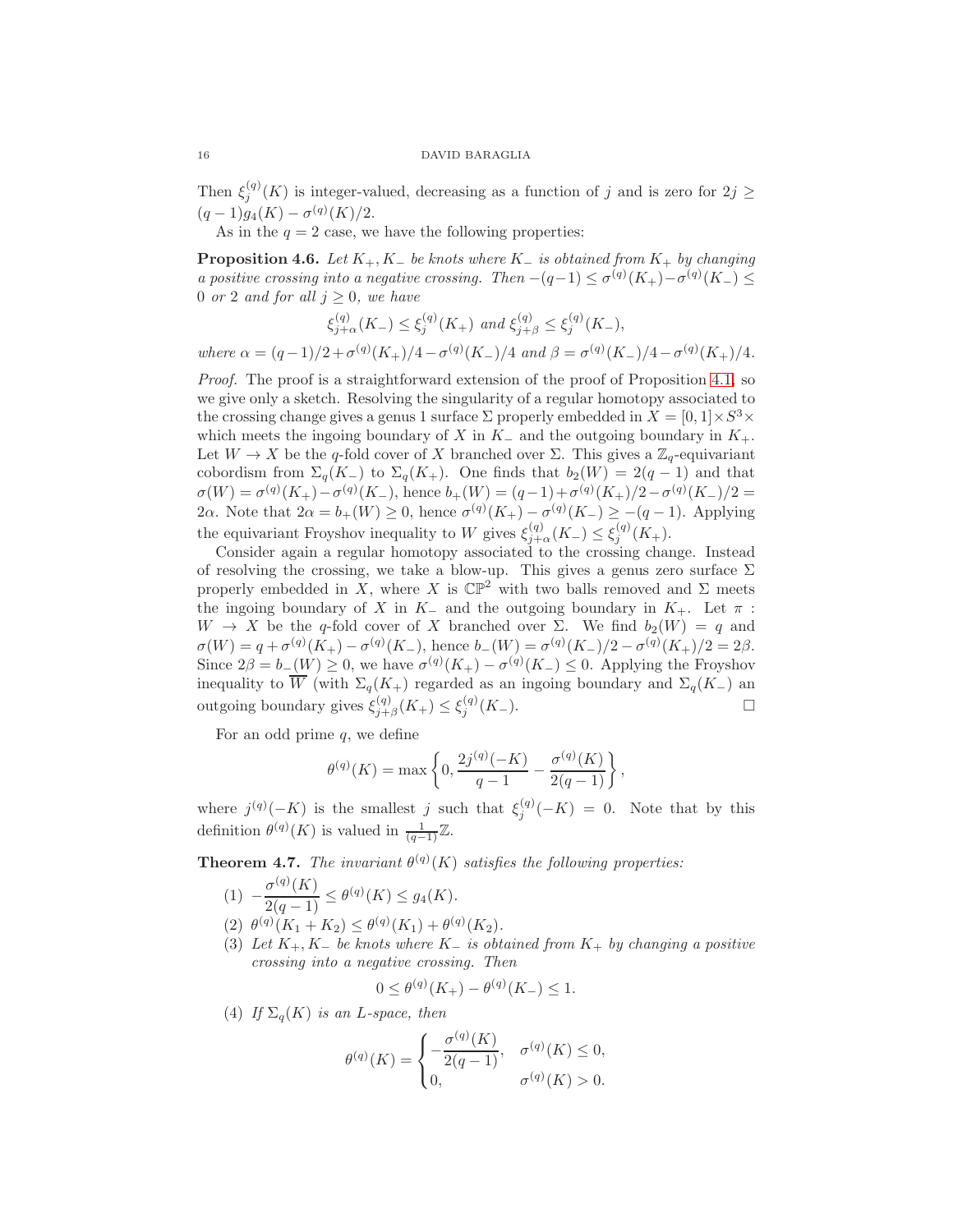(5) If  $\delta^{(q)}(K) < -(q-1)\sigma^{(q)}(K)/(2(q-1))$  and  $\sigma^{(q)}(K) \leq 0$ , then  $\theta^{(q)}(K) \geq 0$  $1/(q-1)-\sigma^{(q)}(K)/(2(q-1)).$ 

*Proof.* We prove only part (3), since the other parts are similar to the  $q = 2$  case. First note that for any knot  $K$ , we have

(4.2) 
$$
(q-1)\theta^{(q)}(-K) = \max\{0, 2j^{(q)}(K) + \sigma^{(q)}(K)/2\}.
$$

Now let  $K_-\,$  be obtained from  $K_+$  by changing a positive crossing into a negative crossing. Then from Proposition [4.6](#page-15-0) we have

<span id="page-16-0"></span>
$$
\xi_{j+\alpha}^{(q)}(K_{-}) \leq \xi_{j}^{(q)}(K_{+})
$$
 and  $\xi_{j+\beta}^{(q)} \leq \xi_{j}^{(q)}(K_{-}),$ 

where  $2\alpha = (q-1) + \sigma^{(q)}(K_+)/2 - \sigma^{(q)}(K_-)/2$  and  $2\beta = \sigma^{(q)}(K_-)/2 - \sigma^{(q)}(K_+)/2$ . Now if  $\xi_j^{(q)}(K_+) = 0$ , then  $\xi_{j+\alpha}^{(q)}(K_-) \leq 0$ , hence  $\xi_{j+\alpha}^{(q)}(K_-) = 0$ . It follows that  $j^{(q)}(K_{-}) \leq j^{(q)}(K_{+}) + \alpha$ . Similarly, if  $\xi_j^{(q)}(K_{-}) = 0$ , then  $\xi_{j+}^{(q)}$  $j_{+\beta}^{(q)}(K_+) \leq 0$ , so we deduce that  $j^{(q)}(K_+) \leq j^{(q)}(K_-) + \beta$ . Putting these together, we have

$$
j^{(q)}(K_{+}) - \beta \le j^{(q)}(K_{-}) \le j^{(q)}(K_{+}) + \alpha.
$$

From the definitions of  $\alpha$  and  $\beta$ , this is equivalent to (4.3)

<span id="page-16-1"></span>
$$
2j^{(q)}(K_+) + \frac{\sigma^{(q)}(K_+)}{2} \le 2j^{(q)}(K_-) + \frac{\sigma^{(q)}(K_-)}{2} \le 2j^{(q)}(K_+) + \frac{\sigma^{(q)}(K_+)}{2} + (q-1).
$$

If  $2j^{(q)}(K_{+}) + \sigma^{(q)}(K_{+})/2 \geq 0$ , then we also have  $2j^{(q)}(K_{-}) + \sigma^{(q)}(K_{-})/2 \geq$ 0. So from [\(4.2\)](#page-16-0), we see that  $(q-1)\theta^{(q)}(-K_+) = 2j^{(q)}(K_+) + \sigma^{(q)}(K_+)/2$  and  $\theta^{(q)}(-K_{-}) = 2j^{(q)}(K_{-}) + \sigma^{(q)}(K_{-})/2$ . Then from [\(4.3\)](#page-16-1), we get

$$
(q-1)\theta^{(q)}(-K_+) \le (q-1)\theta^{(q)}(-K_-) \le (q-1)\theta^{(q)}(-K_+) + (q-1).
$$

If 
$$
j^{(q)}(K_+) + \sigma^{(q)}(K_+)/2 \le 0
$$
, then  $\theta^{(q)}(-K_+) = 0$  and from (4.3) we get

$$
(q-1)\theta^{(q)}(-K_{-}) \le 2j^{(q)}(K_{-}) + \frac{\sigma^{(q)}(K_{-})}{2} \le 2j^{(q)}(K_{+}) + \frac{\sigma^{(q)}(K_{+})}{2} + (q-1) \le (q-1),
$$

hence

<span id="page-16-2"></span>
$$
0 \le (q-1)\theta^{(q)}(-K_{-}) \le (q-1).
$$

So in either case, we get that

(4.4) 
$$
\theta^{(q)}(-K_+) \leq \theta^{(q)}(-K_-) \leq \theta^{(q)}(-K_+) + 1.
$$

Lastly, we note that if  $K_-\$  is obtained from  $K_+$  by changing a positive crossing into a negative crossing, then  $-K_+$  is obtained from  $-K_-$  by changing a positive crossing to a negative crossing. Replacing  $K_+$  by  $-K_-$  and  $K_-$  by  $-K_+$  in [\(4.4\)](#page-16-2), we get

$$
\theta^{(q)}(K_{-}) \leq \theta^{(q)}(K_{+}) \leq \theta^{(q)}(K_{-}) + 1
$$
  
or equivalently  $0 \leq \theta^{(q)}(K_{+}) - \theta^{(q)}(K_{-}) \leq 1$ .

Using the same argument as the  $q = 2$  case, we have:

**Corollary 4.8.** For any knot K we have  $\theta^{(q)}(K) + \theta^{(q)}(-K) \le u(K)$ .

We consider a more general concordance invariant  $\theta^{(q)}(K,m)$  depending also on a non-negative integer m.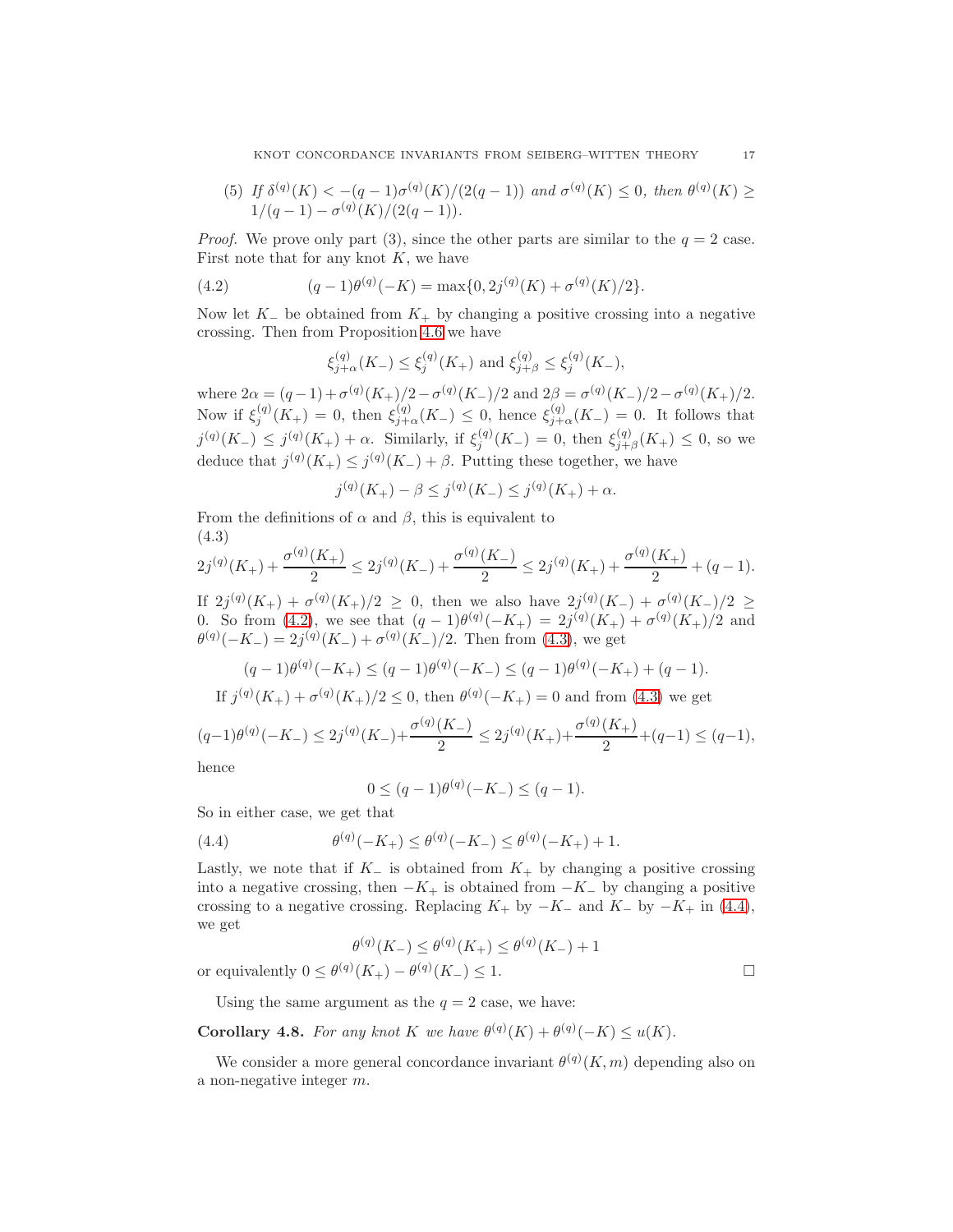**Definition 4.9.** Let m be a non-negative integer and q a prime. For any knot  $K$ , define  $j^{(q)}(K, m)$  to be the least value of j such that  $\delta_j^{(q)}(K) \leq m - \sigma^{(q)}(K)/2$ . Further, define  $\omega^{(q)}(K,m) \in \frac{1}{(q-1)}\mathbb{Z}$  by

$$
\theta^{(2)}(K,m) = \max\left\{0, j^{(2)}(-K,m) - \frac{\sigma(K)}{2}\right\}
$$

for  $q = 2$ , and

$$
\theta^{(q)}(K,m) = \max\left\{0, \frac{2j^{(q)}(-K,m)}{q-1} - \frac{\sigma^{(q)}(K)}{2(q-1)}\right\}
$$

for odd q.

<span id="page-17-0"></span>**Proposition 4.10.** Let  $\ell^{(q)}(K)$  denote the lowest i for which  $HF_i^+(\Sigma_q(K), \mathfrak{s}_0)$  is non-zero (where  $HF^+$  is taken with coefficients in  $\mathbb{F} = \mathbb{Z}/q\mathbb{Z}$ ). Then

$$
j^{(2)}(K,m) \ge \ell^{(2)}(K) - \frac{m}{2} + \frac{\sigma(K)}{4}
$$

and

$$
2j^{(q)}(K,m) \ge \ell^{(q)}(K) - \frac{m}{2} + \frac{\sigma^{(q)}(K)}{4}
$$

for odd q. Hence for all q we have

$$
\theta^{(q)}(K,m) \ge \frac{\ell^{(q)}(-K)}{(q-1)} - \frac{m}{2(q-1)} - \frac{3\sigma^{(q)}(K)}{4(q-1)}.
$$

In particular, setting  $m = 0$ , we have

$$
\theta^{(q)}(K) \ge \frac{\ell^{(q)}(-K)}{(q-1)} - \frac{3\sigma^{(q)}(K)}{4(q-1)}.
$$

*Proof.* We consider the case where q is odd. The case  $q = 2$  is similar. Let  $Y = \Sigma_q(K)$  and let  $\mathfrak{s}_0$  be the distinguished spin<sup>c</sup>-structure. Then  $\delta_i^{(q)}$  $j^{(q)}(K)/2 =$  $d_{\mathbb{Z}_q,S^j}(Y, \mathfrak{s}_0)$  is defined to be  $k-2j$ , where k is the minimum degree of an element of the equivariant Seiberg–Witten–Floer cohomology  $HSW^*_{\mathbb{Z}_q}(Y, \mathfrak{s}_0)$  satisfying the condition given in Section [3.](#page-9-0) From this definition it follows that  $\delta_i^{(q)}$  $j^{(q)}(K) \ge 2(k_0-2j)$ where  $k_0$  is the lowest degree in which  $HSW^*_{\mathbb{Z}_q}(Y, \mathfrak{s}_0)$  is non-zero. From [\[1,](#page-23-0) Theorem 3.2, there is a spectral sequence  $E_r^{p,q}$  abutting to  $HSW^*_{\mathbb{Z}_q}(Y, \mathfrak{s}_0)$  which has  $E_2^{p,q} = H^p(B\mathbb{Z}_q; HSW^q(Y, \mathfrak{s}_0)).$  Hence  $k_0$  is at least the lowest degree in which  $HSW^{q}(Y, \mathfrak{s}_{0})$  is non-zero. Now recall that the Seiberg–Witten–Floer cohomology  $HSW^*(Y, \mathfrak{s}_0)$  is isomorphic to the Heegaard–Floer cohomology  $HF^*(Y, \mathfrak{s}_0)$ . Further, since we are working over a field this is also isomorphic to the Heegaard–Floer homology  $HF_*^+(Y, \mathfrak{s}_0)$ . So the lowest degree in which  $HSW^*(Y, \mathfrak{s}_0)$  is non-zero is precisely  $\ell^{(q)}(K)$ . So we have

$$
\delta_j^{(q)}(K) \ge 2(k_0 - 2j) \ge 2\ell^{(q)}(K) - 4j.
$$
  
Now let  $j = j^{(q)}(K, m)$ , so  $\delta_j^{(q)}(K) \le m - \sigma^{(q)}(K)/2$ , giving  

$$
2j^{(q)}(K, m) \ge \ell^{(q)}(K) - \frac{m}{2} + \frac{\sigma^{(q)}(K)}{4}
$$

and thus

$$
2\frac{j^{(q)}(K,m)}{q-1} + \frac{\sigma^{(q)}(K)}{2} \ge \frac{\ell^{(q)}(K)}{q-1} - \frac{m}{2(q-1)} + \frac{3\sigma^{(q)}(K)}{4(q-1)}.
$$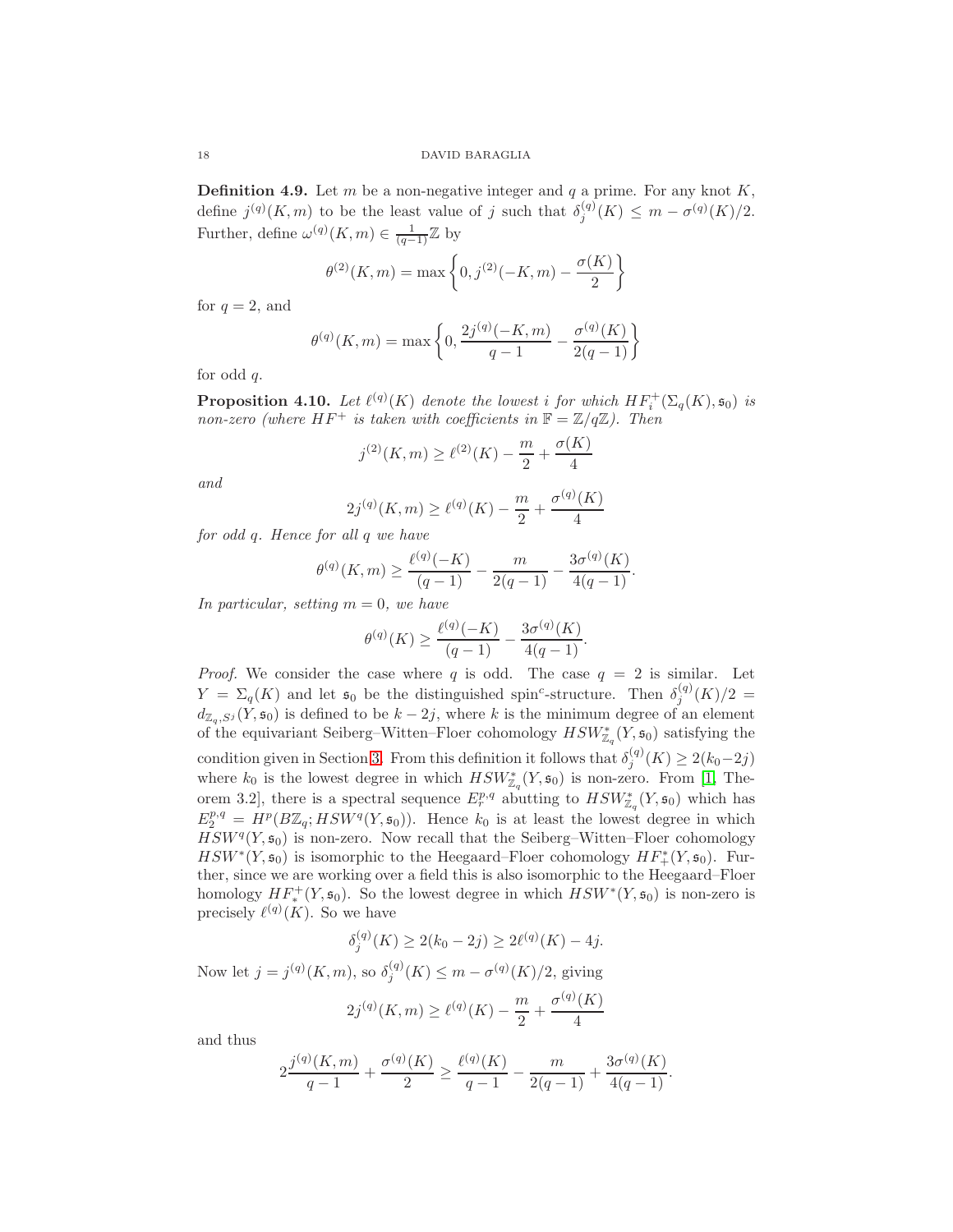Replacing K by  $-K$ , we thus get

$$
\theta^{(q)}(K,m) \ge \frac{\ell^{(q)}(-K)}{(q-1)} - \frac{m}{2(q-1)} - \frac{3\sigma^{(q)}(K)}{4(q-1)}.
$$

### 5. Examples

<span id="page-18-0"></span>5.1. Torus knots. Let  $a, b$  be positive coprime integers and let  $T_{a,b}$  denote the  $(a, b)$  torus knot.

**Proposition 5.1.** Let q be coprime to a and b. Then  $\theta^{(q)}(-T_{a,b}) = 0$ .

*Proof.* We have that  $\sigma^{(q)}(T_{a,b}) \leq 0$  as  $T_{a,b}$  is braid positive. From [\[1,](#page-23-0) Proposition 7.2], we have  $\delta_i^{(q)}$  $j_j^{(q)}(T_{a,b}) = -\sigma^{(q)}(T_{a,b})/2$  for all  $j \geq 0$ . So  $j^{(q)}(T_{a,b}) = 0$  and  $\theta^{(q)}(-T_{a,b}) = \max\{0, \sigma^{(q)}(T_{a,b})/(2(q-1))\} = 0.$ 

**Proposition 5.2.** For each  $n \ge 1$ , we have  $\theta(T_{3,6n-1}) = g_4(T_{3,6n-1}) = 6n - 2$  and  $\theta(T_{3,6n+1}) = g_4(T_{3,6n+1}) = 6n.$ 

*Proof.* From [\[1,](#page-23-0) Proposition 7.3], we have that  $j(T_{3,6n-1}) = 2n-2$ . Also  $\sigma(T_{3,6n-1}) =$  $-8n$ , hence  $\theta(T_{3,6n-1}) = 2n - 2 + 4n = 6n - 2 = g_4(T_{3,6n-1})$ . Similarly from [\[1,](#page-23-0) Proposition 7.4], we have that  $j(T_{3,6n+1}) = 2n$  and we also have  $\sigma(T_{3,6n+1}) = -8n$ . Hence  $\theta(T_{3,6n+1}) = 2n + 4n = 6n = g_4(T_{3,6n+1})$ .

**Proposition 5.3.** For each  $n \geq 1$ , we have  $\theta^{(3)}(T_{2,6n-1}) = g_4(T_{2,6n-1}) = 3n - 1$ and  $\theta^{(3)}(T_{2,6n+1}) = g_4(T_{2,6n+1}) = 3n$ .

*Proof.* From [\[1,](#page-23-0) Proposition 7.2], we have that  $\sigma^{(3)}(T_{2,6n\pm 1}) = \sigma^{(2)}(T_{3,6n\pm 1}) =$  $\sigma(T_{3,6n\pm1})$ , which equals  $-8n$ . Also from [\[1,](#page-23-0) Proposition 7.3, 7.4], we find that  $\ell^{(3)}(-T_{2,6n-1}) = -2$  and  $\ell^{(3)}(-T_{2,6n+1}) = 0$ . Putting this into Proposition [4.10](#page-17-0) gives  $\theta^{(3)}(T_{2,6n-1}) \geq 3n-1$  and  $\theta^{(3)}(T_{2,6n+1}) \geq 3n$ . But we also find that  $g_4(T_{2,6n-1}) = 3n-1, g_4(T_{2,6n+1}) = 3n$ , so we must have equalities  $\theta^{(3)}(T_{2,6n-1}) =$  $3n-1, \ \theta^{(3)}(T_{2,6n+1})=3n.$ 

In light of the above propositions we suspect that  $\theta^{(q)}(T_{a,b}) = g_4(T_{a,b})$  for all primes  $q$  and all positive coprime integers  $a, b$ .

**Proposition 5.4.** For each  $n \geq 1$  and  $m \geq 0$ , we have  $\theta(T_{3,6n-1}, m) = \max\{4n, 6n-1\}$  $2 - 2\left\lfloor \frac{m}{4} \right\rfloor$  and  $\theta(T_{3, 6n+1}, m) = \max\{4n, 6n - 2\left\lfloor \frac{m}{4} \right\rfloor\}.$ 

Proof. Recall that  $\sigma(T_{3,6n\pm 1}) = -8n$ . Then  $\theta(T_{3,6n\pm 1}, m) = j(-T_{3,6n\pm 1}, m) + 4n$ . From [\[1,](#page-23-0) Proposition 7.3], we have that

$$
\delta_j(-T_{3,6n-1}) = \begin{cases}\n-4\left(\left\lfloor \frac{j}{2} \right\rfloor + 1\right) & 0 \le j \le 2n - 3, \\
-4n & j \ge 2n - 2.\n\end{cases}
$$

It follows that  $j(-T_{3,6n-1}, m) = \max\{0, 2n-2-2\lfloor \frac{m}{4} \rfloor\}$  and thus  $\theta(T_{3,6n-1}, m) =$  $\max\{4n, 6n-2-2\lfloor\frac{m}{4}\rfloor\}$ . The case of  $T_{3,6n+1}$  is similar. From [\[1,](#page-23-0) Proposition 7.4], we have that

$$
\delta_j(-T_{3,6n+1}) = \begin{cases}\n-4\left\lfloor \frac{j}{2} \right\rfloor & 0 \le j \le 2n-1, \\
-4n & j \ge 2n.\n\end{cases}
$$

Hence  $j(-T_{3,6n+1}, m) = \max\{0, 2n-2\lfloor\frac{m}{4}\rfloor\}$  and thus  $\theta(T_{3,6n+1}, m) = \max\{4n, 6n 2\lfloor \frac{m}{4}$ ⌋}.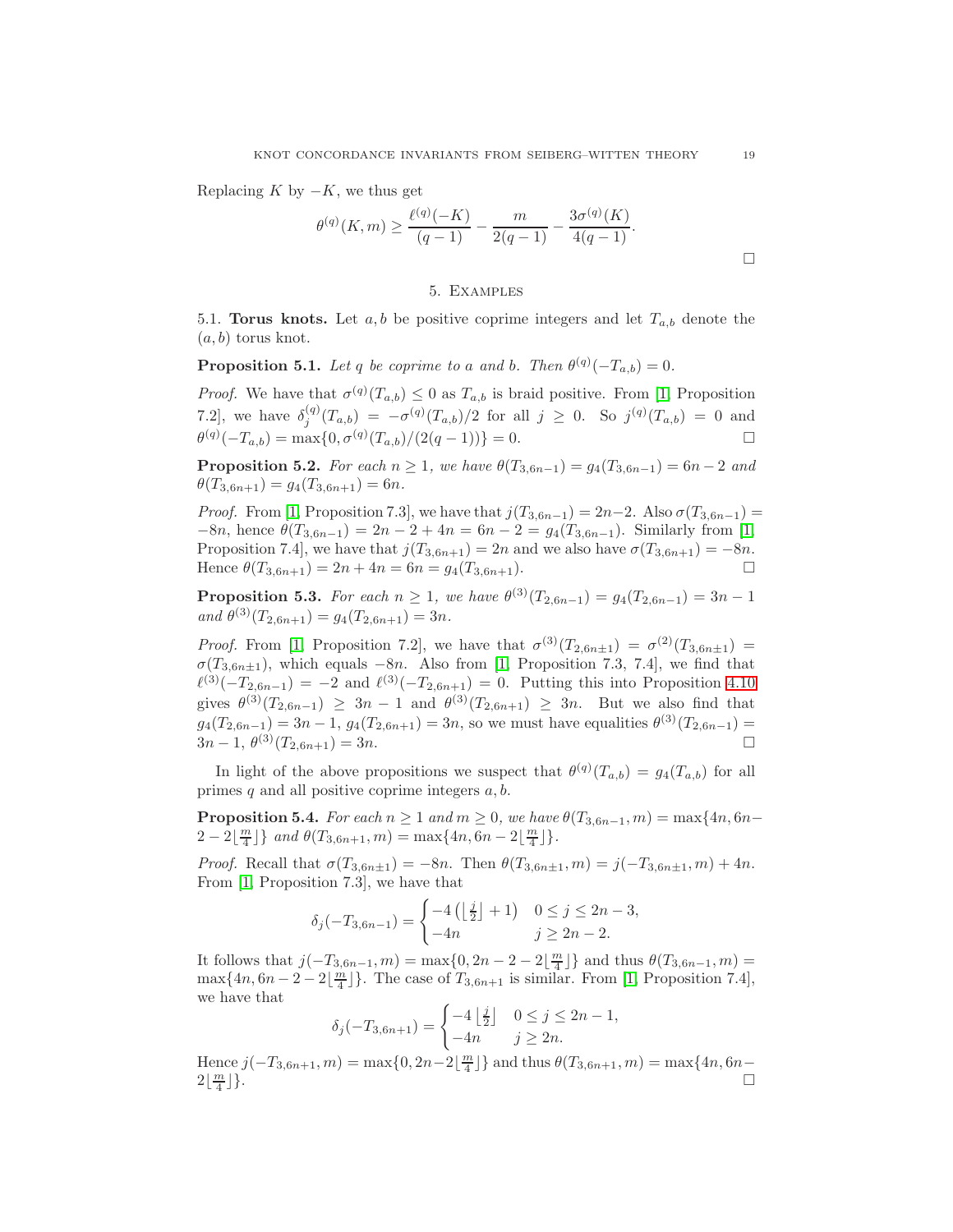5.2. Examples involving Whitehead doubles. For any knot K, let  $Wh(K)$ denote the untwisted Whitehead double of  $K$  with a positive clasp. Whitehead doubles are known to have trivial Alexander polynomial and are therefore topologically slice [\[4\]](#page-23-13). This also implies that the Levine–Tristram signature is identically zero. A Whitehead double can be unknotted by a single crossing change, so they have  $g_4(Wh(K)) \leq 1$  and  $u(Wh(K)) \leq 1$ .

**Proposition 5.5.** If  $\tau(K) > 0$ , then  $\theta(Wh(K)) = 1$ ,  $\theta(-Wh(K)) = 0$ .

*Proof.* By [\[12,](#page-23-1) Theorem 1.5], we have that  $\delta(Wh(K)) < 0$  whenever  $\tau(K) > 0$ . Then since  $\sigma(Wh(K)) = 0$ , Theorem [4.2](#page-12-0) (5) gives  $\theta(Wh(K)) \geq 1$ . On the other hand, Corollary [4.3](#page-13-1) gives  $\theta(Wh(K)) + \theta(-Wh(K)) \leq u(Wh(K)) \leq 1$ . Hence  $\theta(Wh(K)) = 1$  and  $\theta(-Wh(K)) = 0$ .

Note that from [\[6,](#page-23-14) Theorem 1.4], we have that  $\tau(W h(K)) = 1$  whenever  $\tau(K) > 1$ 0. Hence for such knots we also have  $\nu^+(Wh(K)) = 1$ ,  $\nu^+(-Wh(K)) = 0$ .

**Example 5.6.** The Whitehead double  $Wh(T_{2,2a+1})$  of the torus knot  $T_{2,2a+1}$  has  $\tau(Wh(T_{2,2a+1})) = 1$ ,  $s(Wh(T_{2,2a+1})) = 2$  and  $\delta(Wh(T_{2,2a+1})) = -4a$  [\[12\]](#page-23-1). Consider the knot  $K = Wh(T_{2,2a+1})\#(-Wh(T_{2,2b+1}))$ . Then  $\tau(K) = s(K) = 0$  and the Levine–Tristram signature of K is identically zero. However  $\delta(K) = 4(b - a)$ . So if  $a > b$  then  $\theta(K) \geq 1$ . On the other hand  $\theta(K) \leq \theta(Wh(T_{2,2a+1}))$  +  $\theta(-Wh(T_{2,2b+1})) = 1$ , so we have  $\theta(K) = 1$ .

**Example 5.7.** Let  $K = -9_{42} \# Wh(T_{2,2a+1})$  where a is any positive integer. Then  $\tau(K) = 1$ ,  $s(K) = 2$ ,  $\sigma(K) = -2$  and  $\delta(K) = 1-4a < -\sigma(K)/2$ . Therefore  $\theta(K) \ge$ 2. But  $9_{42}$  and  $Wh(T_{2,2a+1})$  both have slice genus 1 and unknotting number 1, hence  $g_4(K), u(K) \leq 2$ . It follows that  $\theta(K) = g_4(K) = u(K) = 2$ . On the other hand  $\tau$ , s and  $\sigma$  (or more generally the Levine–Tristram signature) of K only give the bounds  $g_4(K) \geq 1$  and  $u(K) \geq 1$ . We also have  $v^+(K) \leq v^+(-9_{42}) + v^+(Wh(T_{2,2a+1})) = 1$ and  $\nu^+(-K) \leq \nu + (9_{42}) + \nu^+(-Wh(T_{2,2a+1})) = 0$ , so  $\theta(K)$  also gives a better genus bound than  $\nu^+(K)$  and  $\nu^+(-K)$ .

Example 5.8. Consider a connected sum such as

 $K = -Wh(T_{2,2a+1}) \# Wh(T_{2,2b+1}) \# Wh(T_{2,2c+1})$ 

with  $a > b + c$ . Then  $\tau(K) = 1$ ,  $\sigma(K) = 0$  and  $\delta(K) = 4(a - b - c) > 0$ , hence  $\theta(-K) \geq 1.$  Also  $\theta(-K) \leq \theta(Wh(T_{2,2a+1})) + \theta(-Wh(T_{2,2b+1})) + \theta(-Wh(T_{2,2c+1})) =$ 1, hence  $\theta(-K) = 1$ . Since  $\tau(K) > 0$ , we see that K is not smoothly H-slice in any negative definite 4-manifold (with zero integral first homology) and since  $\theta(-K) > 0$ , we see that K is not smoothly H-slice in any positive definite 4manifold either. Moreover,  $K$  is topologically slice since it is a connected sum of Whitehead doubles.

**Example 5.9.** Most of the examples we have seen have either  $\theta(K) = 0$  or  $\theta(-K) = 0$ . However it is certainly possible to have  $\theta(K)$  and  $\theta(-K)$  both nonzero. Consider for example  $K = T_{2,5} \# (-Wh(T_{2,3}))$ . Then  $T_{2,5}$  is concordant to  $K\#Wh(T_{2,3}),$  hence

$$
2 = \theta(T_{2,5}) \le \theta(K) + \theta(Wh(T_{2,3})) = \theta(K) + 1
$$

which gives  $\theta(K) \geq 1$ . On the other hand  $\sigma(K) = -4$  and  $\delta(K) = 6 > -\sigma(K)/2$ , so  $\theta(-K) \geq 1$ . Furthermore,  $Wh(T_{2,3})$  can be unknotted by changing a positive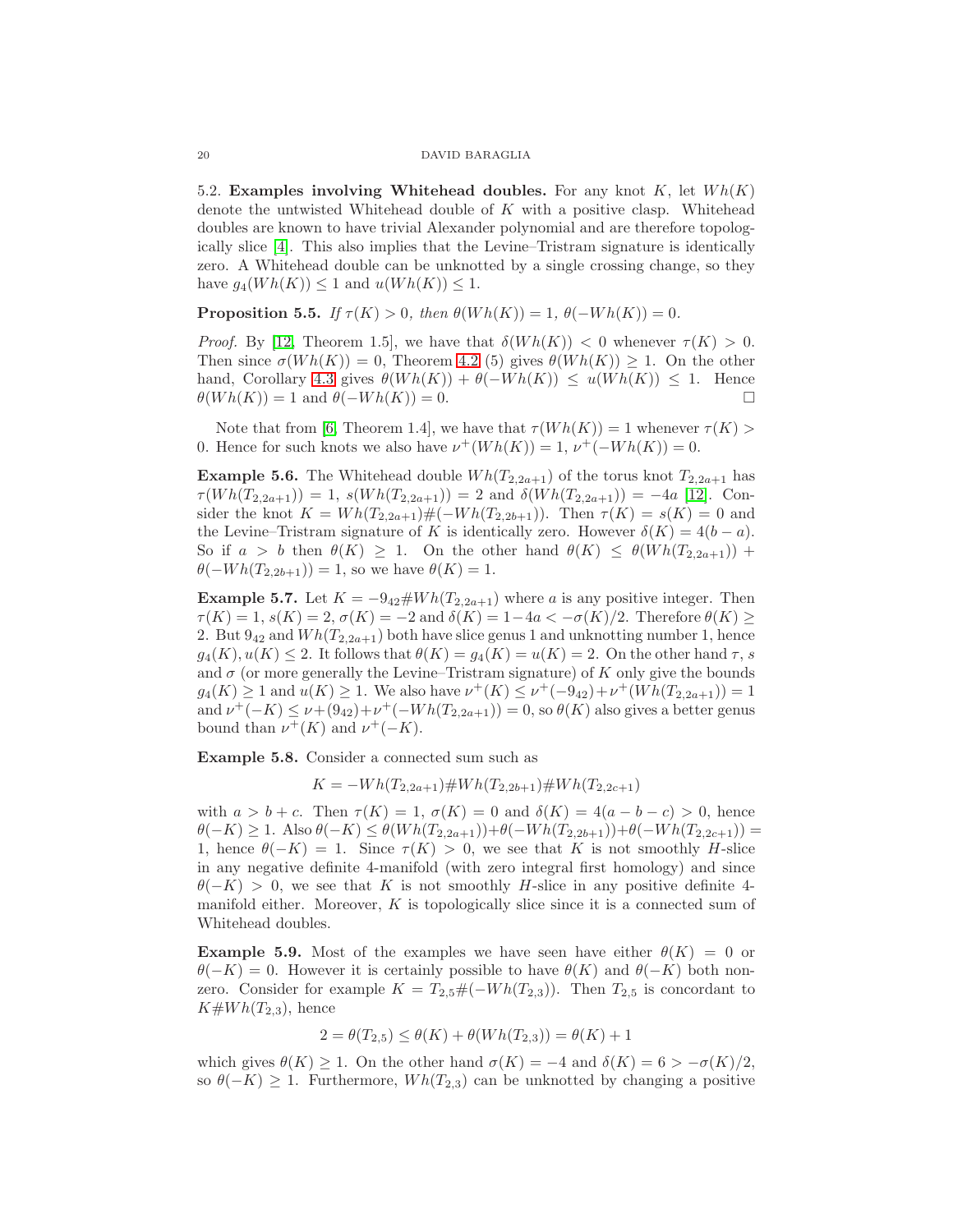crossing in the clasp to a negative crossing. So  $T_{2,3}$  is obtained from  $-K$  by changing a positive crossing to negative. Hence

$$
0 \le \theta(-K) - \theta(T_{2,5}) \le 1,
$$

<span id="page-20-0"></span>hence  $\theta(-K) \geq 2$ . Further, as  $u(T_{2,5}) = 2$  and  $u(Wh(T_{2,3})) = 1$ , we get  $\theta(K)$  +  $\theta(-K) \le u(K) \le 3$ . So  $\theta(K) = 1$ ,  $\theta(-K) = 2$  and  $u(K) = 3$ .

### 6. Genus bounds for definite 4-manifolds

Let X be a compact, oriented, smooth 4-manifold with boundary  $\partial X = S^3$ . Note that  $H^2(X, \partial X; \mathbb{Z})$  and  $H^2(X; \mathbb{Z})$  are canonically isomorphic.

Let  $K \subset S^3$  be a knot in  $S^3$ . Consider a smooth, oriented, properly embedded surface  $\Sigma \to X$  bounding K. The surface  $\Sigma$  has a relative homology class in  $H_2(X, \partial X; \mathbb{Z}) \cong H_2(X; \mathbb{Z})$ . Given a knot K and a homology class  $a \in H_2(X; \mathbb{Z})$ , we say that an embedded surface  $\Sigma$  of the above type *represents* the pair  $(K, a)$  if  $\partial \Sigma = K$  and  $[\Sigma] = a$ . Define the slice genus of K with respect to  $(X, a)$ ,  $g_4(K, X, a)$ to be the minimum genus of an embedded surface in X which represents the pair  $(K, a)$ . Define the *H*-slice genus of K in X,  $g_4(K, X)$  to be the minimum genus of a smooth, oriented, properly embedded surface  $\Sigma$  in X bounding K and such that  $\Sigma$  is homologically trivial. Clearly  $g_4(K, X, a)$  and  $g_H(K, X)$  depend only on the isotopy class of K.

Assume that  $H_1(X;\mathbb{Z})=0$ . Let  $\Sigma\subseteq X$  be a properly embedded surface in X bounding a knot K and suppose further that the homology class  $a = [\Sigma] \in$  $H_2(X, \partial X; \mathbb{Z})$  is divisible by a prime number q. Then we may construct the degree q cyclic branched cover  $\pi : W \to X$  branched over  $\Sigma$ .

Assume now that X is negative definite, that is, the intersection form on  $H^2(X;\mathbb{Z})$ is negative definite. Then from Lemma [2.2,](#page-4-0) we have:

$$
b_2(W) = qb_2(X) + (q - 1)(2g),
$$
  
\n
$$
\sigma(W) = -qb_2(X) - \frac{(q^2 - 1)}{3q}[\Sigma]^2 + \sigma^{(q)}(K),
$$
  
\n
$$
b_+(W) = (q - 1)g - \frac{(q^2 - 1)}{6q}[\Sigma]^2 + \frac{\sigma^{(q)}(K)}{2},
$$

where g is the genus of  $\Sigma$ .

<span id="page-20-1"></span>**Theorem 6.1.** Let q be an odd prime and let  $a \in H_2(X;\mathbb{Z})$  be divisible by q. Then

$$
\delta_j^{(q)}(-K) \le -\frac{(q^2-1)}{6q}a^2 + \frac{\sigma^{(q)}(K)}{2}
$$

where

$$
2j = (q-1)g_4(K, X, a) - \frac{(q^2 - 1)}{6q}a^2 + \frac{\sigma^{(q)}(K)}{2}.
$$

Thus, setting  $m = -\frac{(q^2-1)}{6q}$  $\frac{c-1}{6q}a^2$  we have that

$$
\frac{2j^{(q)}(-K,m)}{q-1} \le g_4(K,X,a) - \frac{q+1}{6q}a^2 + \frac{\sigma^{(q)}(K)}{2(q-1)}
$$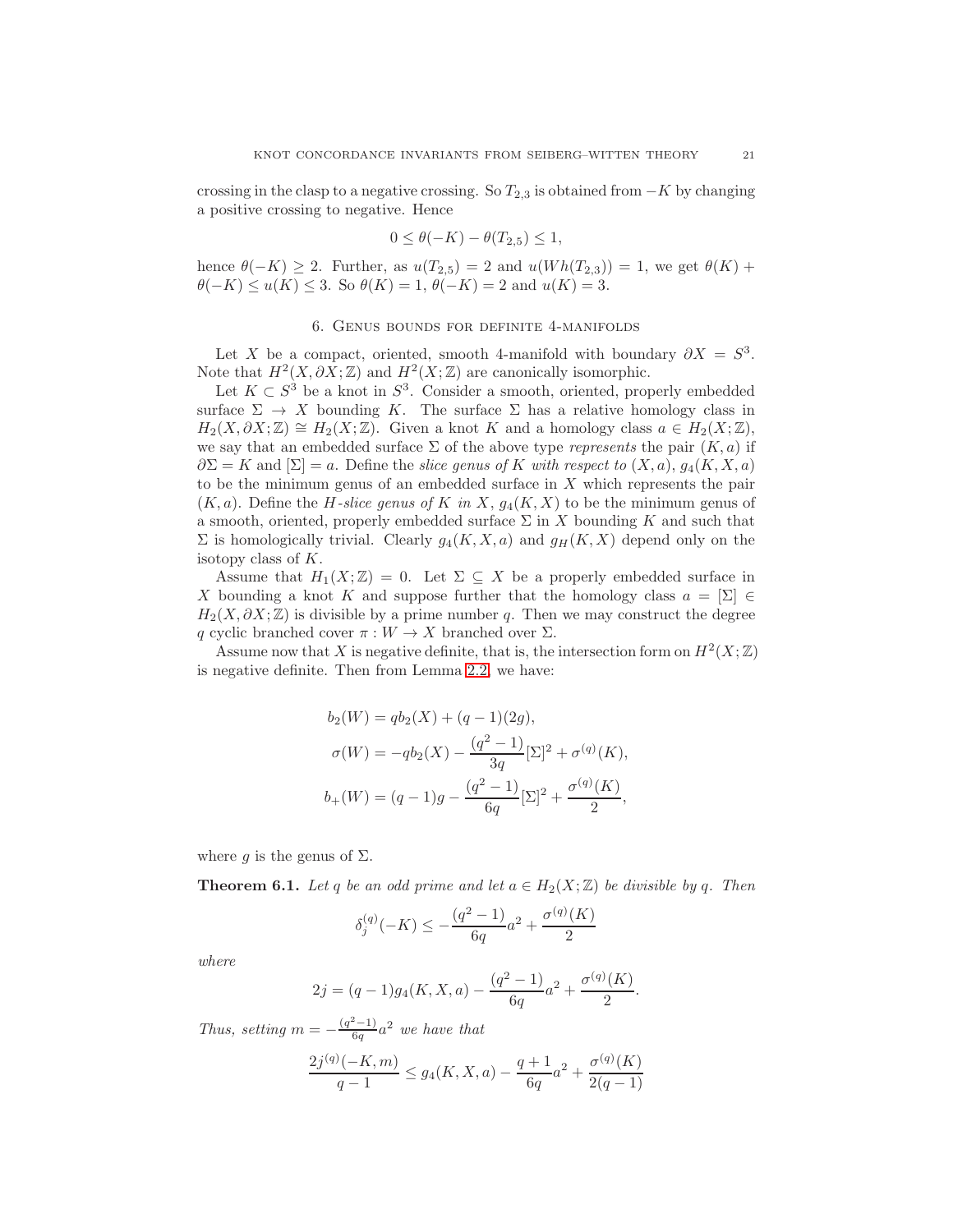and hence

$$
g_4(K, X, a) \ge \theta^{(q)}(K, m) + \frac{(q+1)}{6q}a^2.
$$

*Proof.* Choose an embedded surface  $\Sigma$  of genus  $q = q_4(K, X, a)$  representing  $(K, a)$ . Consider the cyclic q-fold branched cover  $\pi : W \to X$  with branch locus Σ. This carries and action of  $G = \mathbb{Z}_p$  generated by the covering transformation  $\sigma$ . The boundary of W is  $Y = \Sigma_q(K)$ . Let s be an invariant spin<sup>c</sup>-structure on W. By Proposition [2.5](#page-8-0) we can choose  $\mathfrak{s}$  so that  $\widetilde{c} = c_1(\mathfrak{s}) = \pi^*(c)$  where c is a characteristic on X and such that  $\mathfrak{s}|_Y = \mathfrak{s}_0$  is the distinguished spin<sup>c</sup>-structure on Y. Since X is negative definite, it has intersection form  $diag(-1, -1, \ldots, -1)$  (cap the boundary of X off with a disc and apply Donaldson's theorem). Choose  $c = (1, 1, \ldots, 1)$ , so that  $c^2 = -b_2(X)$ .

Consider W as a cobordism with ingoing boundary  $\overline{Y} = \Sigma_q(\overline{K})$  and with empty outgoing boundary. We have that  $H^+(W)^G \cong H^+(X) = 0$ , since X is negative definite. Thus the equivariant Froyshov inequality [\[1,](#page-23-0) Theorem 5.3] gives:

$$
\delta(W, \mathfrak{s}) + \delta_{\mathbb{Z}_q, S^j}(\overline{Y}, \mathfrak{s}_0) \le 0
$$

where

$$
2j = b_{+}(W) = (q-1)g_{4}(K, X, a) - \frac{(q^{2}-1)}{6q}[\Sigma]^{2} + \frac{\sigma^{(q)}(K)}{2}.
$$

Re-arranging and using  $\delta_j^{(q)}(-K) = 4 \delta_{\mathbb{Z}_q, S^j}(\overline{Y}, \mathfrak{s}_0)$ , we have

$$
\delta_j^{(q)}(-K) \le -4\delta(W, \mathfrak{s}) = \frac{\sigma(W) - c_1(\mathfrak{s})^2}{2}
$$
  
= 
$$
\frac{q\sigma(X)}{2} - \frac{(q^2 - 1)}{6q}[\Sigma]^2 + \frac{\sigma^{(q)}(K)}{2} + \frac{q b_2(X)}{2}
$$
  
= 
$$
-\frac{(q^2 - 1)}{6q}[\Sigma]^2 + \frac{\sigma^{(q)}(K)}{2}.
$$

This gives the result.

Setting  $a = 0$ , we have:

Corollary 6.2. For every odd prime q, we have

$$
g_H(K, X) \ge \theta^{(q)}(K).
$$

Now consider the case  $q = 2$ . For any x, let  $\eta(x) = \min_c \{-(x+c)^2 - b_2(X)\}\)$ e the minimum value of  $-(x+c)^2 - b_2(X)$  amongst all characteristics of  $H^2(X;\mathbb{Z})$ . Since X is negative definite, it has intersection form  $diag(-1, -1, \ldots, -1)$ . Choosing a characteristic such that each entry of  $x+c$  is 0 or 1, we see that  $-b_2(X) \leq \eta(x) \leq 0$ . Then we have

<span id="page-21-0"></span>**Theorem 6.3.** Let  $a \in H^2(X;\mathbb{Z})$  be divisible by 2. Then for every characteristic  $c \in H^2(X;\mathbb{Z})$ , we have

$$
\delta_j^{(2)}(-K) \le -\frac{a^2}{4} + \eta(a/2) + \frac{\sigma(K)}{2},
$$

where

$$
j = g_4(K, X, a) - \frac{a^2}{4} + \frac{\sigma(K)}{2}.
$$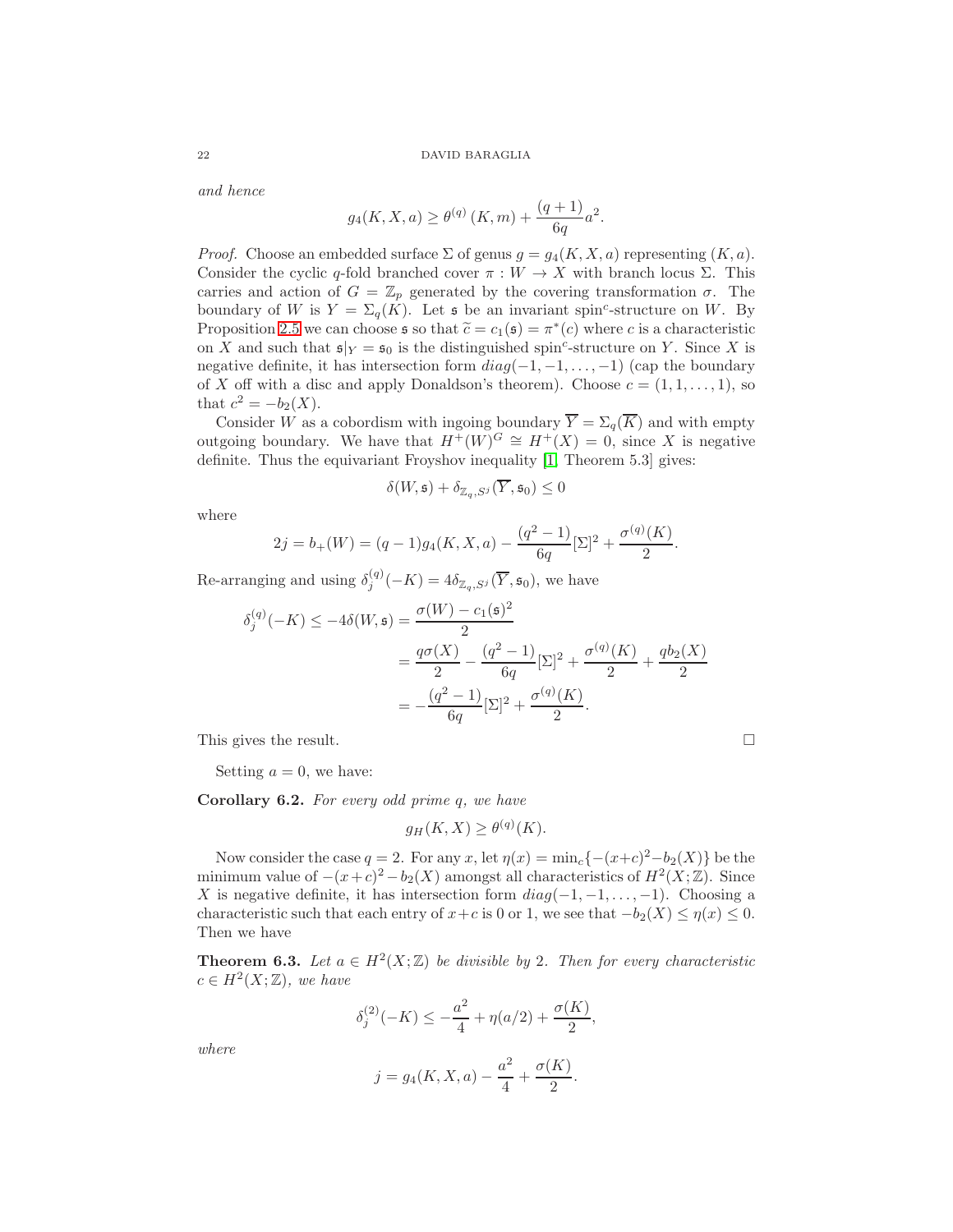Thus

$$
g_4(K, X, a) \ge j^{(2)}(K, m) + \frac{a^2}{4} - \frac{\sigma(K)}{2}
$$

where  $m = -\frac{a^2}{4} + \eta(a/2)$ . Equivalently,

$$
g_4(K, X, a) \ge \theta(K, m) + \frac{1}{4}a^2.
$$

*Proof.* Set  $x = a/2$ . The proof is similar to the case that q is an odd prime. The main difference is that we now have  $\tilde{c} = \pi^*(c + x)$ , where c is a characteristic on X. The Froyshov inequality gives

$$
2\delta_j^{(2)}(-K) \le \sigma(W) - 2(x+c)^2 = -2(x+c)^2 - x^2 - 2b_+(X) + \sigma(K)
$$

where

$$
j = b_{+}(W) = g_{4}(K, X, a) - x^{2} + \sigma(K)/2.
$$

Minimising over  $c$ , we get

$$
\delta_j^{(2)}(-K) \le -x^2 + \eta(x) - \sigma(K)/2.
$$

This gives the result.

If we set  $a = 0$ , then  $\eta(x) = \eta(0) = 0$ , so we get

Corollary 6.4.

$$
g_H(K, X) \ge \theta(K).
$$

**Corollary 6.5.** Let q be a prime and let  $a \in H_2(X;\mathbb{Z})$  be divisible by q. Then

$$
g_4(K, X, a) \ge \frac{\ell^{(q)}(-K)}{(q-1)} - \frac{3\sigma^{(q)}(K)}{4(q-1)} + \frac{(q+1)}{4q}a^2.
$$

Moreover, if  $q = 2$  the inequality can be improved to

$$
g_4(K, X, a) \ge \ell^{(2)}(-K) - \frac{3\sigma(K)}{4} + \frac{3}{8}a^2 - \frac{1}{2}\eta(a/2).
$$

*Proof.* This follows from Theorems [6.1,](#page-20-1) [6.3](#page-21-0) together with the estimate for  $\theta^{(q)}(K,m)$ given by Proposition [4.10.](#page-17-0)

**Example 6.6.** We compare our slice genus bound for surfaces bounding a  $T_{3,6n+1}$ torus knot in a negative definite 4-manifold with other bounds arising from the  $\tau$ -invariant and the signature.

Let X be a compact, oriented, smooth negative definite 4-manifold with  $H_1(X;\mathbb{Z}) =$ 0 and with boundary  $S^3$ . Let  $\Sigma \subset X$  be a smooth, oriented, properly embedded surface in X bounding  $K = T_{3,6n+1}$  and representing a class  $a \in H_2(X, \partial X; \mathbb{Z}) \cong$  $H^2(X;\mathbb{Z})$ . We assume also that a is divisible by 2, so  $a = 2x$  for some  $x \in H^2(X;\mathbb{Z})$ . Choose a basis  $e_1, \ldots, e_r$  for  $H^2(X; \mathbb{Z})$  in which the intersection form is given by  $diag(-1,...,-1)$ . If  $x = x_1e_1 + \cdots + x_re_r$  then  $x^2 = -(x_1^2 + \cdots + x_r^2)$  and  $\eta(x)$  is minus the number of i such that  $x_i$  is odd. It follows that  $-x^2 + \eta(x)$  is divisible by 4 and so

$$
\theta(T_{3,6n+1}, -x^2 + \eta(x)) = \max\{4n, 6n + x^2/2 - \eta(x)/2\}.
$$

Hence Theorem [6.3](#page-21-0) gives the genus bound

$$
g(\Sigma) \ge \max\{4n + x^2, 6n + 3x^2/2 - \eta(x)/2\}.
$$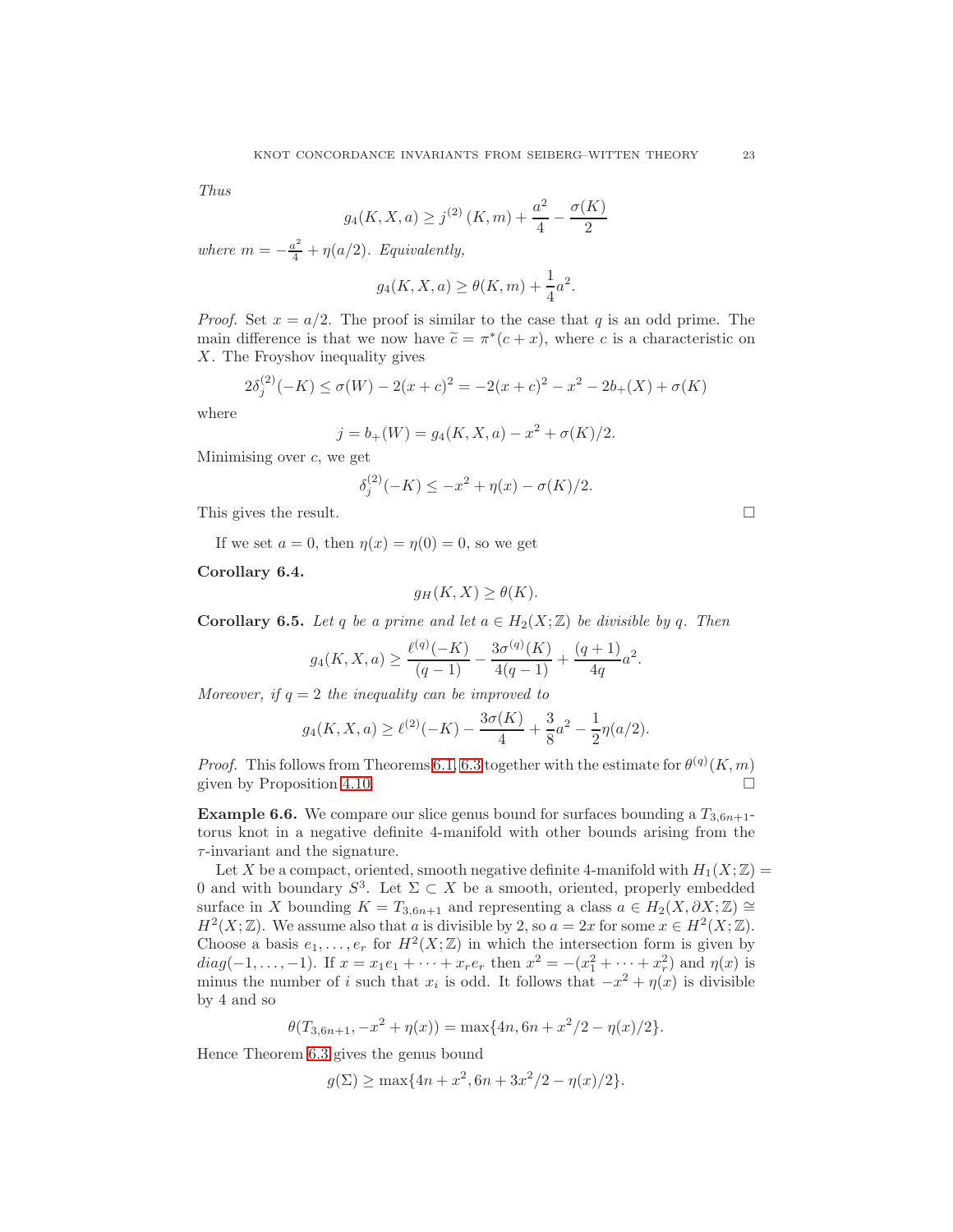In particular, this gives

<span id="page-23-16"></span>(6.1) 
$$
g(\Sigma) \ge 6n + \frac{3x^2}{2} = 6n - \frac{3}{2}(x_1^2 + \dots + x_r^2) + \frac{1}{2} \# \{ i \mid x_i \text{ odd} \}.
$$

Now we compare this with the genus bound in terms of the  $\tau$  invariant [\[14\]](#page-23-5). We get  $g(\Sigma) \ge a^2/2 + ||a||/2 + \tau(K)$ , where  $||a_1e_1 + \cdots + a_re_r|| = |a_1| + \cdots + |a_r|$ . Since  $\tau(T_{3,6n+1}) = 6n$ , this simplifies to

<span id="page-23-17"></span>
$$
(6.2) \t g(\Sigma) \ge 6n + 2x^2 + ||x|| = 6n - 2(x_1^2 + \dots + x_r) + (|x_1| + \dots + |x_r|).
$$

One also gets two genus bounds in terms of the signature [\[5,](#page-23-15) [19\]](#page-24-2):

<span id="page-23-18"></span>(6.3) 
$$
g(\Sigma) \ge 4n + x^2 = 4n - (x_1^2 + \dots + x_r^2)
$$

and

<span id="page-23-19"></span>(6.4) 
$$
g(\Sigma) \ge -4n - x^2 - r = -4n - r + (x_1^2 + \dots + x_r^2).
$$

We have obtained four genus bounds. Our bound using the  $\theta$  invariant is [\(6.1\)](#page-23-16). The Ozsváth–Szabó bound using the  $\tau$  invariant is [\(6.2\)](#page-23-17) and the two bounds [\(6.3\)](#page-23-18) and  $(6.4)$  which use the signature. It is easily seen that  $(6.1)$  is always at least as good as  $(6.2)$  and is often an improvement. It is also easily seen that when  $|x^2|$  is relatively small, say  $|x^2| \leq 4n$ , our genus bound [\(6.1\)](#page-23-16) is a better genus bound than  $(6.3)$  or  $(6.4)$ . On the other hand, when  $|x^2|$  sufficiently large, the bound  $(6.4)$  is much better than all the other bounds. In fact the right hand sides of the bounds  $(6.1)$ ,  $(6.2)$  and  $(6.3)$  all become negative when  $|x^2|$  is sufficiently large.

### **REFERENCES**

- <span id="page-23-0"></span>1. D. Baraglia, P. Hekmati, Equivariant Seiberg–Witten–Floer cohomology, [arXiv:2108.06855](http://arxiv.org/abs/2108.06855) (2021).
- <span id="page-23-3"></span>2. J. Bodnár, D. Celoria, M. Golla, A note on cobordisms of algebraic knots. Algebr. Geom. Topol. 17 (2017), no. 4, 2543-2564.
- <span id="page-23-13"></span><span id="page-23-8"></span>3. A. Conway, M. Nagel, Stably slice disks of links. J. Topol. 13 (2020), no. 3, 1261-1301.
- 4. M. H. Freedman, F. Quinn, Topology of 4-manifolds. Princeton Mathematical Series, 39. Princeton University Press, Princeton, NJ, (1990). viii+259 pp.
- <span id="page-23-15"></span>5. P. M. Gilmer, Configurations of surfaces in 4-manifolds. Trans. Amer. Math. Soc. 264 (1981), no. 2, 353-380.
- <span id="page-23-14"></span><span id="page-23-2"></span>6. M. Hedden, Knot Floer homology of Whitehead doubles. Geom. Topol. 11 (2007), 2277-2338.
- 7. J. Hom, Z. Wu, Four-ball genus bounds and a refinement of the Ozsváth–Szabó tau invariant. J. Symplectic Geom. 14 (2016), no. 1, 305-323.
- <span id="page-23-10"></span>8. S. Jabuka, Concordance invariants from higher order covers. Topology Appl. 159 (2012), no. 10-11, 2694-2710.
- <span id="page-23-11"></span>9. L. H. Kauffman, On knots. Annals of Mathematics Studies, 115. Princeton University Press, Princeton, NJ, (1987). xvi+481 pp.
- <span id="page-23-9"></span><span id="page-23-6"></span>10. C. Livingston, Seifert forms and concordance. Geom. Topol. 6 (2002), 403-408.
- 11. C. Manolescu, M. Marengon, S. Sarkar, M. Willis. A generalization of Rasmussen's invariant, with applications to surfaces in some four-manifolds. Duke Math. J. (to appear), [arXiv:1910.08195](http://arxiv.org/abs/1910.08195) (2019).
- <span id="page-23-1"></span>12. C. Manolescu, B. Owens, A concordance invariant from the Floer homology of double branched covers. Int. Math. Res. Not. IMRN (2007), no. 20, Art. ID rnm077, 21 pp.
- <span id="page-23-12"></span>13. S. Nagami, Existence of Spin structures on double branched covering spaces over fourmanifolds. Osaka J. Math. 37 (2000), no. 2, 425-440.
- <span id="page-23-5"></span><span id="page-23-4"></span>14. P. Ozsváth, Z. Szabó, Knot Floer homology and the four-ball genus. Geom. Topol. 7 (2003), 615-639.
- 15. J. Rasmussen, Lens space surgeries and a conjecture of Goda and Teragaito. Geom. Topol. 8 (2004), 1013-1031.
- <span id="page-23-7"></span>16. J. Rasmussen, Khovanov homology and the slice genus. Invent. Math. 182 (2010), no. 2, 419-447.